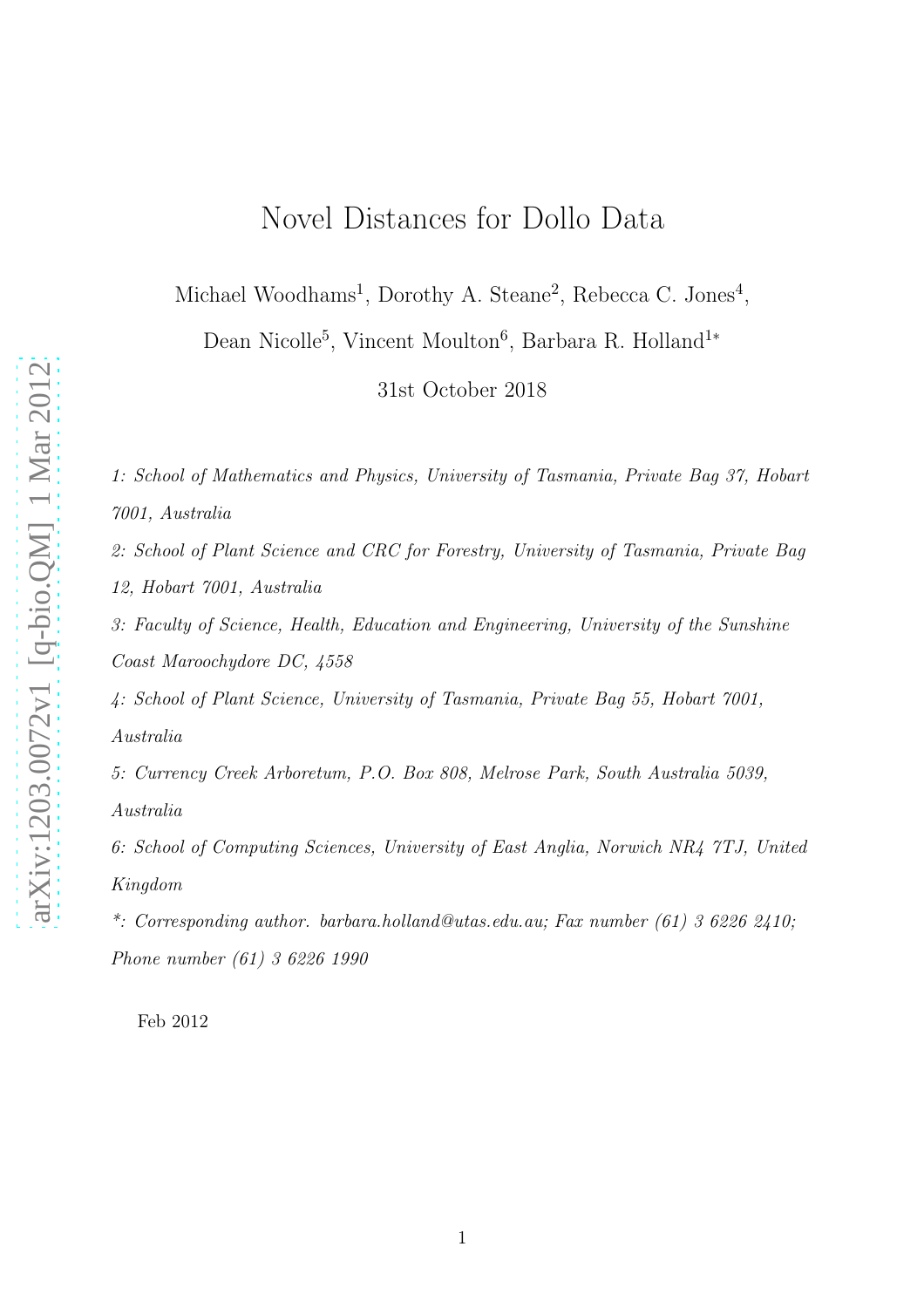#### Abstract

We investigate distances on binary (presence/absence) data in the context of a Dollo process, where a trait can only arise once on a phylogenetic tree but may be lost many times. We introduce a novel distance, the Additive Dollo Distance (ADD), which is consistent for data generated under a Dollo model, and show that it has some useful theoretical properties including an intriguing link to the LogDet distance. Simulations of Dollo data are used to compare a number of binary distances including ADD, LogDet, Nei Li and some simple, but to our knowledge previously unstudied, variations on common binary distances. The simulations suggest that ADD outperforms other distances on Dollo data. Interestingly, we found that the LogDet distance performs poorly in the context of a Dollo process, which may have implications for its use in connection with conditioned genome reconstruction. We apply the ADD to two Diversity Arrays Technology (DArT) datasets, one that broadly covers Eucalyptus species and one that focuses on the Eucalyptus series Adnataria. We also reanalyse gene family presence/absence data on bacteria from the COG database and compare the results to previous phylogenies estimated using the conditioned genome reconstruction approach.

KEY WORDS: Additive Dollo Distance, Dollo process, LogDet/paralinear distances, Diversity Arrays Technology, Eucalyptus phylogeny, Adnataria phylogeny, gene content phylogeny, conditioning genomes.

A fundamental idea in evolutionary biology is that when two species share a complex trait the most likely explanation of the similarity is that both species have inherited the trait from a common ancestor. However, the absence of a particular trait carries far less information, for instance wings and eyes are complex traits that have been lost many times independently in different parts of the evolutionary tree of life. As long ago as 1893 Dollo captured this idea in what is now known as Dollo's Law which states that complex traits may be gained once somewhere in evolutionary history, and may be subsequently lost independently many times.

In this paper we will only consider Dollo models that generate binary data, recording the presence or absence of some trait. For example — does an organism have any genes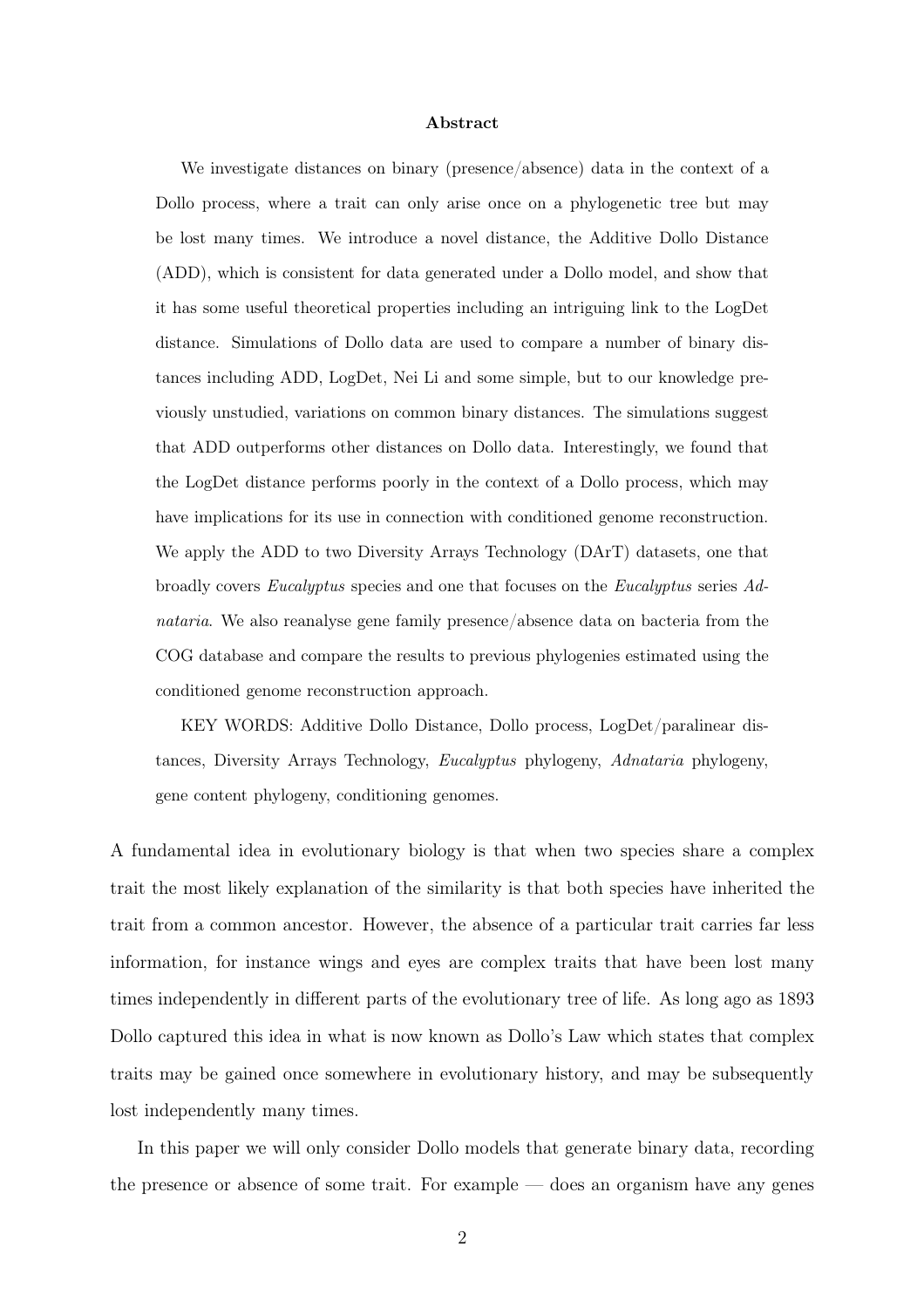in a particular gene family? Does it have some skeletal feature, such as the mammalian inner ear? When its DNA is digested by a mix of restriction enzymes, is a particular DNA fragment produced? In reality, determining if a trait is present or absent can be less clear cut; for example, paralogues can confound gene presence/absence decisions. In a stochastic Dollo model the gain and loss of such traits is treated as arising from a simple probability model. While few situations match Dollo's Law exactly it provides a useful model in many evolutionary scenarios of interest. Dollo models have been used to understand gene families [\(Huson and Steel, 2004](#page-23-0); [Dagan and Martin](#page-23-1), [2007\)](#page-23-1) and complex morphological traits [\(Gould, 1970](#page-23-2)), and stochastic Dollo models have been used to study cognates in language evolution [\(Ryder and Nicholls](#page-25-0), [2011;](#page-25-0) [Nicholls and Gray](#page-24-0), [2008\)](#page-24-0).

In some of these scenarios such data can have another interesting property: only traits that are present in particular reference taxa are visible; or, in other words, the data are censored. This happens, for example, with array-based studies where a small set of taxa is used to create a set of traits (i.e. a set of DNA fragments that make up an array) to which other taxa can be compared. The idea of a reference taxon also has parallels in the gene-content setting where some authors have proposed "conditioned genome reconstruction" [\(Lake and Rivera](#page-24-1), [2004](#page-24-1)), where one genome is selected as a reference and, for the remaining genomes, only gene families present in the reference genome are analyzed.

Data thought to follow Dollo's Law traditionally have been analysed using a parsimony approach [\(Quesne](#page-25-1), [1974;](#page-25-1) [Farris, 1977\)](#page-23-3). As is normally the case with parsimony approaches, branch length information is not taken into account. The use of stochastic Dollo models is relatively recent [\(Ryder and Nicholls, 2011;](#page-25-0) [Nicholls and Gray](#page-24-0), [2008\)](#page-24-0) and, so far, they have only been implemented in a Bayesian framework. Bayesian methods are computationally intensive so there is a need for an approach that is both computationally efficient and statistically consistent.

This motivated us to develop a distance-based approach to Dollo data. Our initial motivation was to derive a distance suitable for phylogenetic analysis of Diversity Array Technology (DArT) data [\(Jaccoud et al., 2001\)](#page-23-4) which, by its nature, is censored. On further consideration we realized that the same formula can be derived directly from the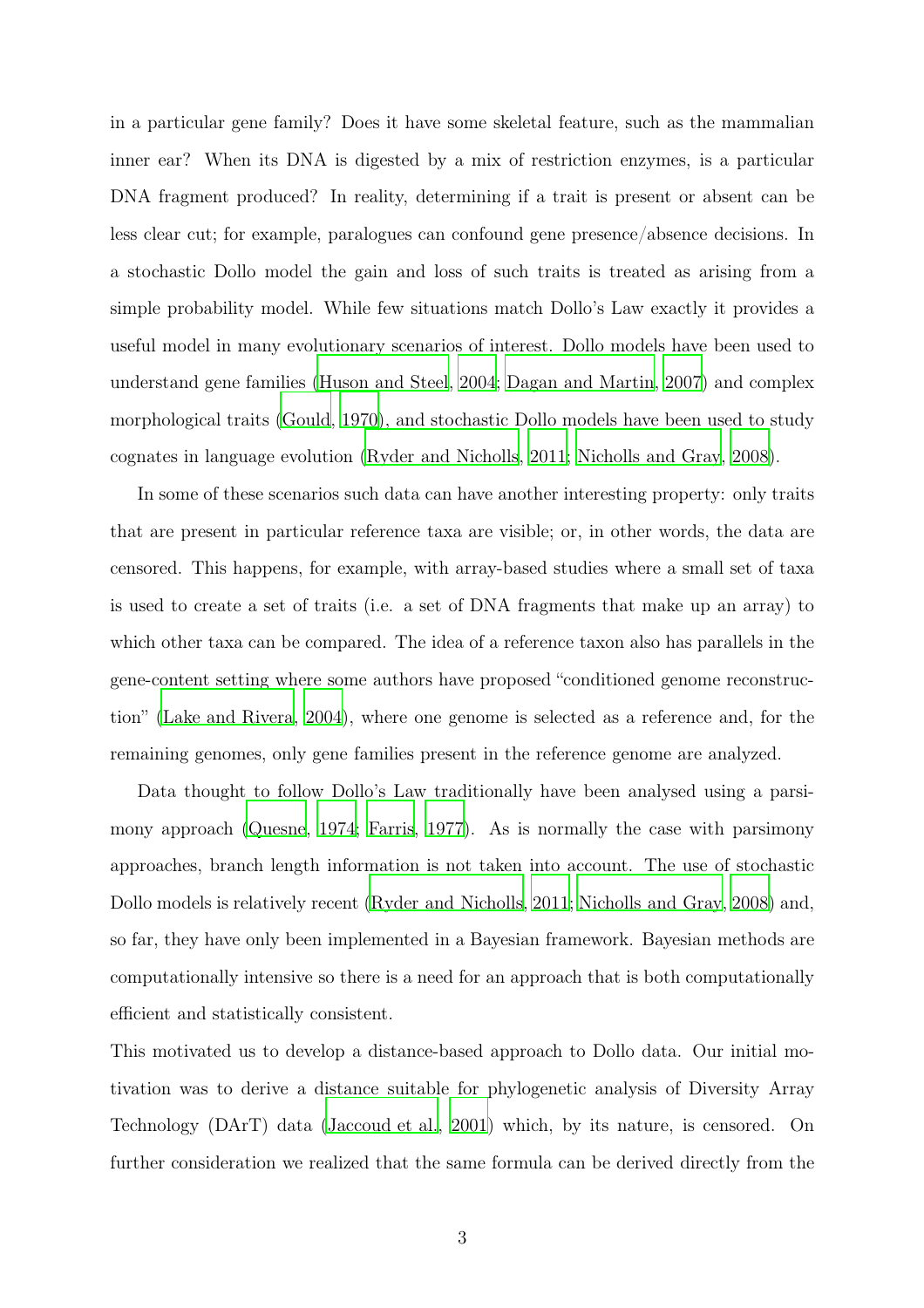mathematics of the stochastic Dollo process, or as a limiting case of the LogDet distance.

In the following sections we begin by deriving the ADD in a general Dollo context and then show why it also applies to the censored Dollo model that arises for DArT data. We then describe an intriguing link to the popular LogDet distances. After introducing a few other binary distances we present a simulation study that compares the performance of the new ADD to other binary distances when applied to Dollo data under a range of censoring schemes. As an illustration of our approach we apply the new distance to three case studies, two involving DArT data for *Eucalyptus* species and one using gene content information. We conclude with a discussion in which we point out some potential future directions.

## Methods

#### Deriving an Additive Distance for the Stochastic Dollo Process

The description of a stochastic Dollo process which we follow is that of [Huson and Steel](#page-23-0) [\(2004\)](#page-23-0), whose discussion is in the context of the gene content of a genome. This model can be described as a constant-birth, proportional-death Markov process. New markers are acquired (e.g. genes added to the genome) at rate  $\lambda$ , existing markers are independently deleted with intensity rate  $\mu$ .  $G(t)$  is the set of markers present at time t. We make an initial observation of the set of markers  $G(s)$  at start time s. It is assumed that the system is at equilibrium at time  $s$ , i.e. it has been evolving by the stochastic Dollo process for long enough to be independent of initial conditions. The genome then evolves for a further time t and we observe the marker set  $G(s + t)$ . We then put

$$
n_{11} = |G(s) \cap G(s+t)|, \ n_{10} = |G(s) - G(s+t)|, \ n_{01} = |G(s+t) - G(s)| \tag{1}
$$

i.e.  $n_{11}$  is the number of shared presences (markers present in the genome at both time points),  $n_{10}$  and  $n_{01}$  are the counts of markers present at one time point but not the other.

Under these circumstances, [Huson and Steel \(2004\)](#page-23-0) prove the following facts: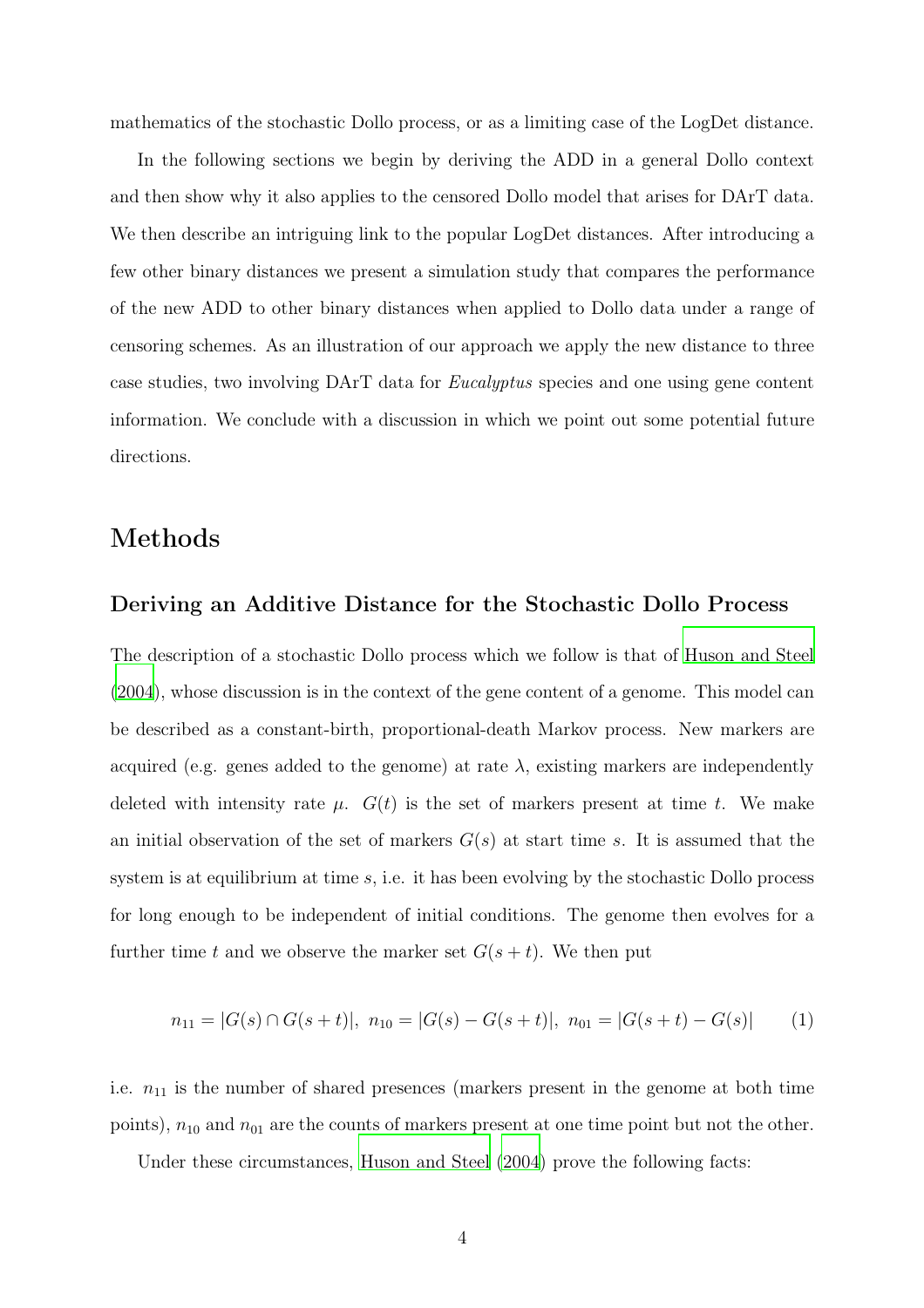- 1.  $l(s) = |G(s)| = n_{11} + n_{10}$  is Poisson distributed with mean  $m = \lambda/\mu$ .
- 2. If  $l(0)$  is chosen according to this equilibrium Poisson distribution, then the process  $G(t)$  is a time-reversible Markov process.
- 3.  $n_{01}$  is Poisson distributed with mean  $m(1 e^{-\mu t})$ .
- 4.  $n_{10}$  is binomially distributed with  $l(s)$  trials each with probability  $1-e^{-\mu t}$  of success, where a "success" in this context is the loss of a marker.

From 4 we have expected value  $E(n_{10}/(n_{11} + n_{10})) = (1 - e^{-\mu t})$  and we solve for t:

$$
t = -\frac{1}{\mu} \log E \left( 1 - \frac{n_{10}}{n_{11} + n_{10}} \right) \tag{2}
$$

and so we get a distance d that is proportional to time given by

$$
d = -\log\left(1 - \frac{n_{10}}{n_{11} + n_{10}}\right) = \log\left(\frac{n_{11} + n_{10}}{n_{11}}\right). \tag{3}
$$

Moreover, d is a statistically consistent estimator for  $\mu t$  (i.e. d will converge on  $\mu t$  as we collect more data.) Note that by the time reversibility property, we could equally well use  $d = \log((n_{11} + n_{01})/n_{11})$ . To make use of all available data (both  $n_{10}$  and  $n_{01}$ ) we average these two distances to give

$$
d_{ADD} = \log\left(\frac{(n_{11} + n_{10})(n_{11} + n_{01})}{n_{11}^2}\right) \tag{4}
$$

and call this the Additive Dollo Distance (ADD).

### Dollo models with censored data

As mentioned in the introduction, some datasets of interest have an additional property whereby only markers which are present in the reference taxon or taxa can be detected. This is referred to either as "censored data" or as an "ascertainment bias". We want to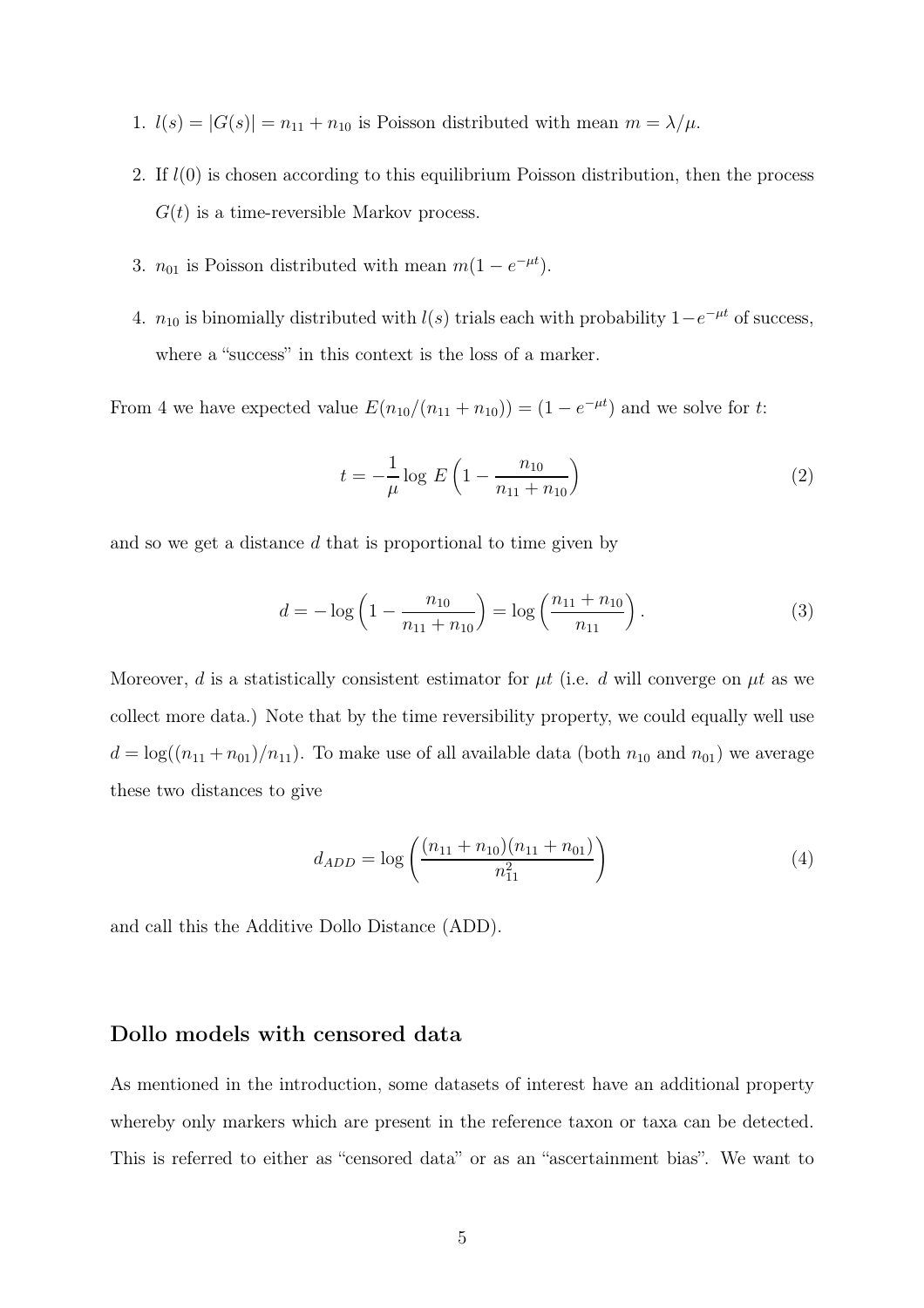extend the ADD distance to cases of both single and multiple reference taxa. As we will see below, the first case does not require any change in the formula.

We introduce our approach for censored data that arise in the context of DArT [\(Jaccoud et al.](#page-23-4), [2001](#page-23-4)). DArT uses particular restriction enzymes to create a "genomic representation" (DNA fragments typically 300-1000 bp in length) from one or more reference taxa. The restriction enzymes used consist of a 'rare cutter' (e.g. *Pst* I, that cuts at sequence CTGCAG) and a 'frequent cutter' (e.g. *Bst*N I, that cuts at sequence TCGA.) Only fragments cut at both ends by the rare cutter become markers. The fragments are cloned and are then arrayed onto a glass microscope slide. Genomic representations are prepared for study samples using the same restriction enzymes. The study samples are screened (via DNA-DNA hybridisation) with the array. The presence or absence in the sample of the DArT markers on the slide is recorded to produce a binary dataset.

A DArT marker can be lost during evolution by mutations which disrupt the rare cutter target at either end of the marker, or introduce a new rare or common cutter target within the marker. Once lost, a marker can only be regained by reversing the mutation which caused loss, before another loss-causing mutation occurs. This is a rare event, so we can model DArT marker gain/loss as a Dollo process.

The data from a DArT analysis suffer from ascertainment bias: only markers which are present in the reference taxon or taxa (from which the array was prepared) can be detected. This can distort distances, depending on the proximity of the taxa to the reference. For example, the Hamming distance

$$
d_H = \frac{n_{10} + n_{01}}{n_{00} + n_{01} + n_{10} + n_{11}}\tag{5}
$$

will underestimate distances between taxa distant from the reference, as both taxa will have few markers in common with the reference, hence  $n_{00}$  will be large. This illustrates a general theme: joint absences  $(n_{00})$  do not carry the same meaning as joint presences  $(n_{11})$  and should not be accorded equal weight in the distance formula.

The most appropriate way to infer phylogeny from DArT data is not obvious, and previous authors have taken a variety of approaches, often analyzing the same data multiple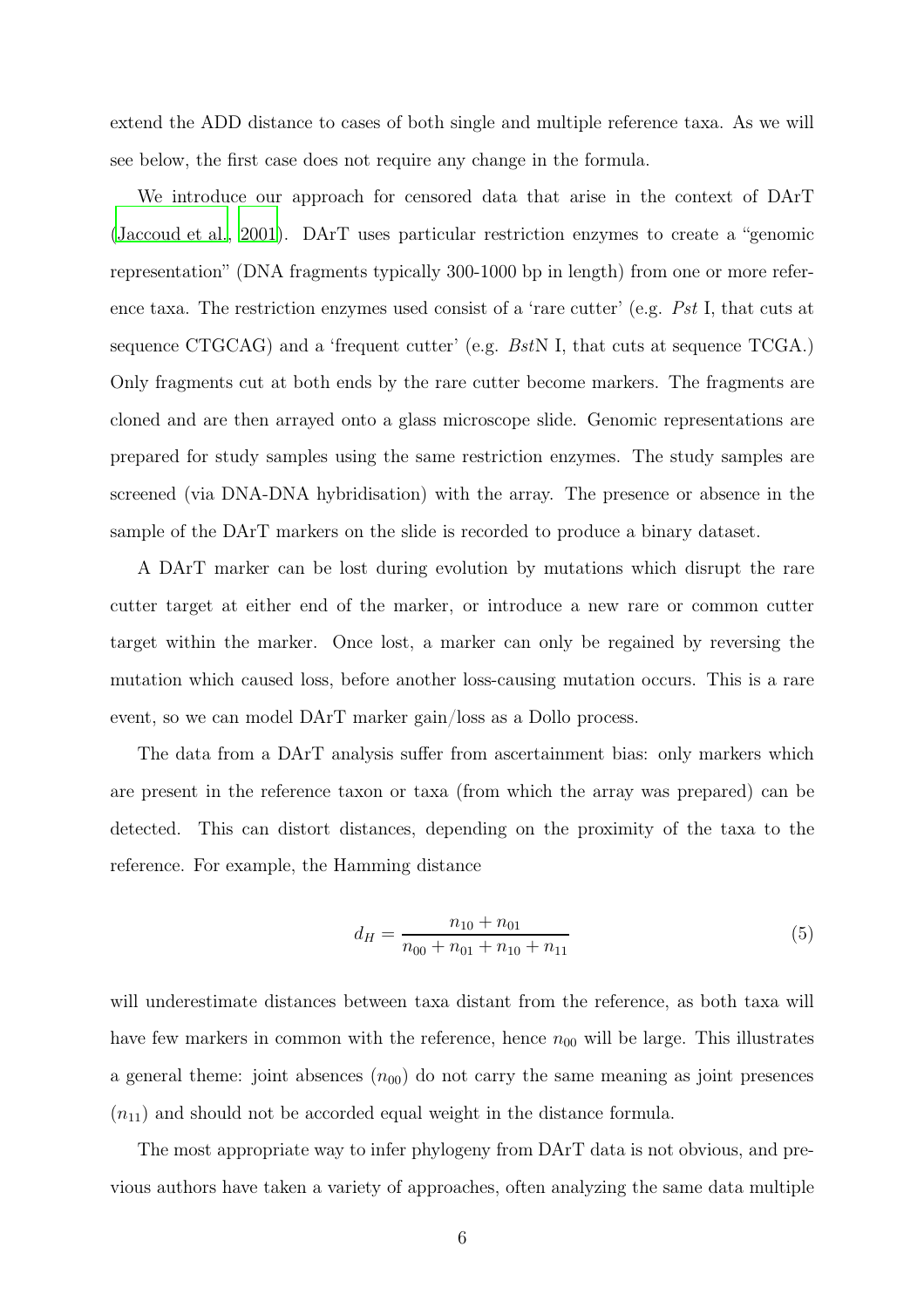ways. The distance of [Nei and Li \(1979](#page-24-2)) is the most commonly used distance measure for DArT data [\(James et al.](#page-24-3), [2008](#page-24-3); [Wenzl et al.](#page-26-0), [2004](#page-26-0); [Xia et al., 2005\)](#page-26-1). It is designed for restriction site data, which DArT does produce, but for fragments generated by a single restriction enzyme, rather than the two enzymes used by DArT. Furthermore, the Nei Li distance does not account for the ascertainment bias caused by observing only those markers that are present in the reference taxa. Other distances that have been used are LogDet [\(James et al.](#page-24-3), [2008\)](#page-24-3) and DICE [\(Mace et al., 2008](#page-24-4)). Non distance-based methods include maximum parsimony [\(James et al., 2008](#page-24-3); [Steane et al., 2011](#page-25-2)) and Bayesian analysis [\(James et al., 2008;](#page-24-3) [Steane et al., 2011\)](#page-25-2). Sometimes a principal coordinate analysis is done in place of, or in addition to, a phylogenetic analysis [\(Jing et al., 2009](#page-24-5); [James et al.](#page-24-3), [2008](#page-24-3); [Yang et al.](#page-26-2), [2006\)](#page-26-2).

Consider DArT data for taxa A and B generated from an array constructed with markers taken from taxon R. The presence/absence data for A and B are summarized by the counts  $n_{00}$ ,  $n_{01}$ ,  $n_{10}$  and  $n_{11}$  (where  $n_{01}$  is the number of markers present at B but absent at A, etc.). Consider the unrooted phylogenetic tree for A, B, and the reference taxon  $R$ . We denote the unique internal node of this unrooted tree  $X$ . As all markers in the dataset are present at  $R$ , and the markers evolved by a Dollo process, any marker present at A or B must also be present at X. In particular, a marker present at A is present at  $X$ , and the fraction of these markers which are lost between  $X$  and  $B$  is  $n_{10}/(n_{10} + n_{11})$ . In view of the arguments above,

$$
E(n_{10}/(n_{10} + n_{11})) = (1 - e^{-\mu t_{XB}})
$$
\n(6)

where  $t_{XB}$  is the time (branch length) between X and B. From this, we find a distance proportional to time

$$
d(X, B) = \log\left(\frac{n_{10} + n_{11}}{n_{11}}\right) \propto t_{XB}.\tag{7}
$$

By symmetry, we also have  $d(X, A) = \log((n_{01} + n_{11})/n_{11})$  and so

$$
d(A, B) = d(X, A) + d(X, B) = \log\left(\frac{(n_{11} + n_{10})(n_{11} + n_{01})}{n_{11}^2}\right) = d_{ADD}
$$
 (8)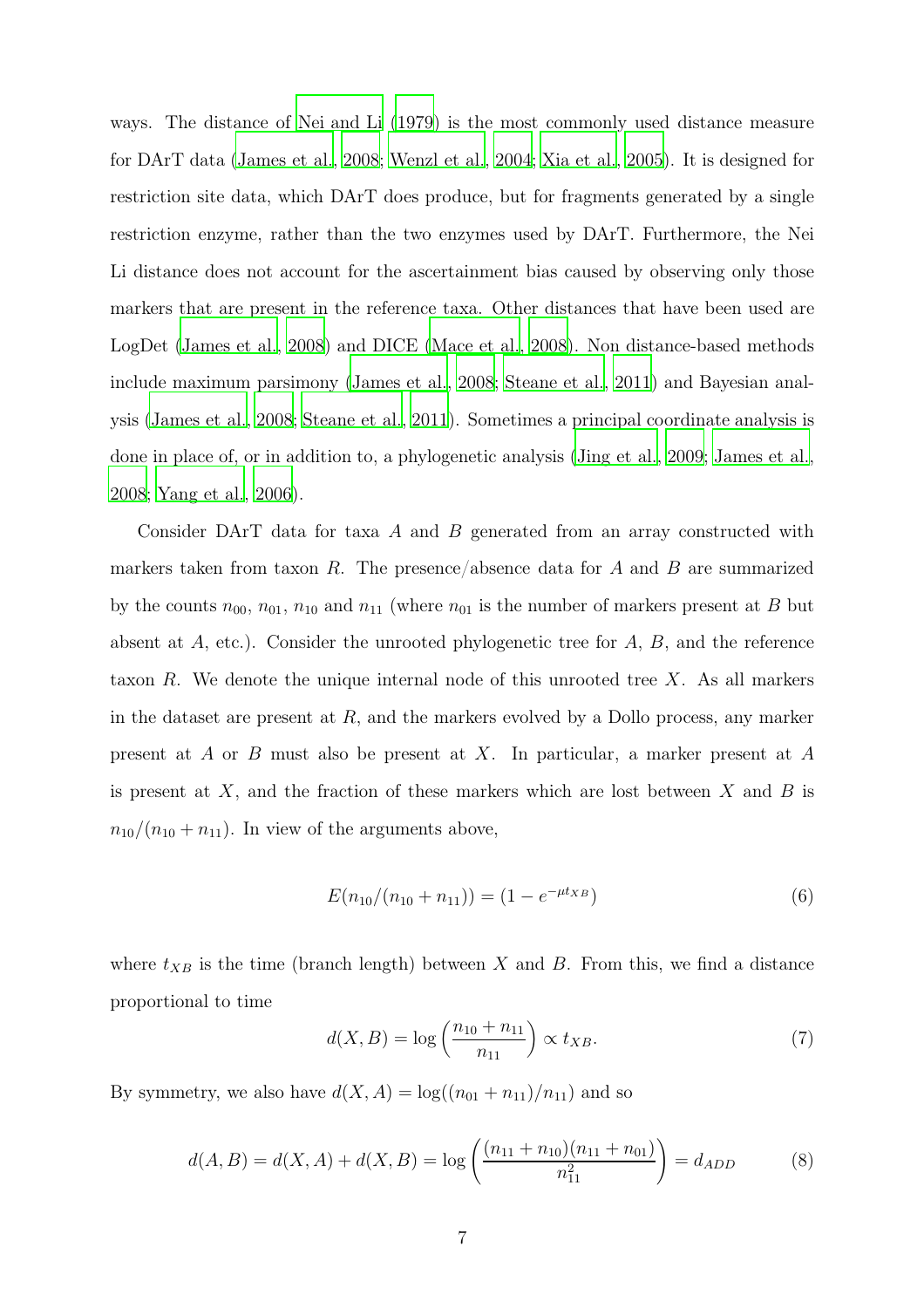and, once again, we arrive at the formula for  $d_{ADD}$ . (Note that this formula will also work if one of A or B is the reference taxon  $R$ .)

In this derivation, we assume the existence of a point  $X$  in the tree such that any marker present at A or B is present at X. Under a Dollo process, this assumption is valid if there is a single reference taxon, or if there are multiple reference taxa which are monophyletic with respect to A and B. This will not generally be the case, and indeed it is not the case for the *Eucalyptus* dataset [\(Steane et al., 2011\)](#page-25-2) we will look at in one of the case studies.

The potential problem with the ADD for data generated from multiple reference taxa is illustrated by figure [1.](#page-29-0) If we consider only the characters which are present at  $R$  (the leftmost 8 columns at each node), we get the correct answer:  $n_{11} = 2$ ,  $n_{01} = 2$ ,  $n_{10} = 6$ ,  $d_{ADD} = \log_2(4 \times 8/2^2) = 3$  (taking logarithms as base 2 for convenience.) (There is a 1/8 chance of a marker at A surviving to  $B$ , so the  $log_2$  path length between A and B is 3.) However, using the full set of data (which includes  $S$  as an additional reference taxon), now we have  $n_{11} = 3$ ,  $n_{01} = 7$ ,  $n_{10} = 7$  and  $d_{ADD} = \log_2(10 \times 10/3^2) = 3.474$ . Not all taxon pairs will suffer this bias, for example in figure [1](#page-29-0) if we added a taxon C attaching at point r, the distance  $d_{ADD}(A, C)$  would be unbiased.

If we know which markers are derived from which reference taxa, then we can partition the data by marker reference taxon, calculate an ADD distance matrix for each partition, and then form an average distance matrix from the partition distance matrices. Under the plausible assumption that the sampling variances in the partition distances are inversely proportional to the number of markers in that partition, the minimum variance estimator is obtained by a weighted average, with weights proportional to the square root of the number of markers in the partition*.* We call this weighted average of partitioned distances the Partitioned Additive Dollo Distance (PADD).

The derivation of the PADD assumes that the markers chosen from each reference are an independent and unbiased sample from the markers present in that reference taxon. In practice, this assumption may fail for two reasons. When constructing the DArT array, we attempt to eliminate redundancy - so a marker selected for the array from one reference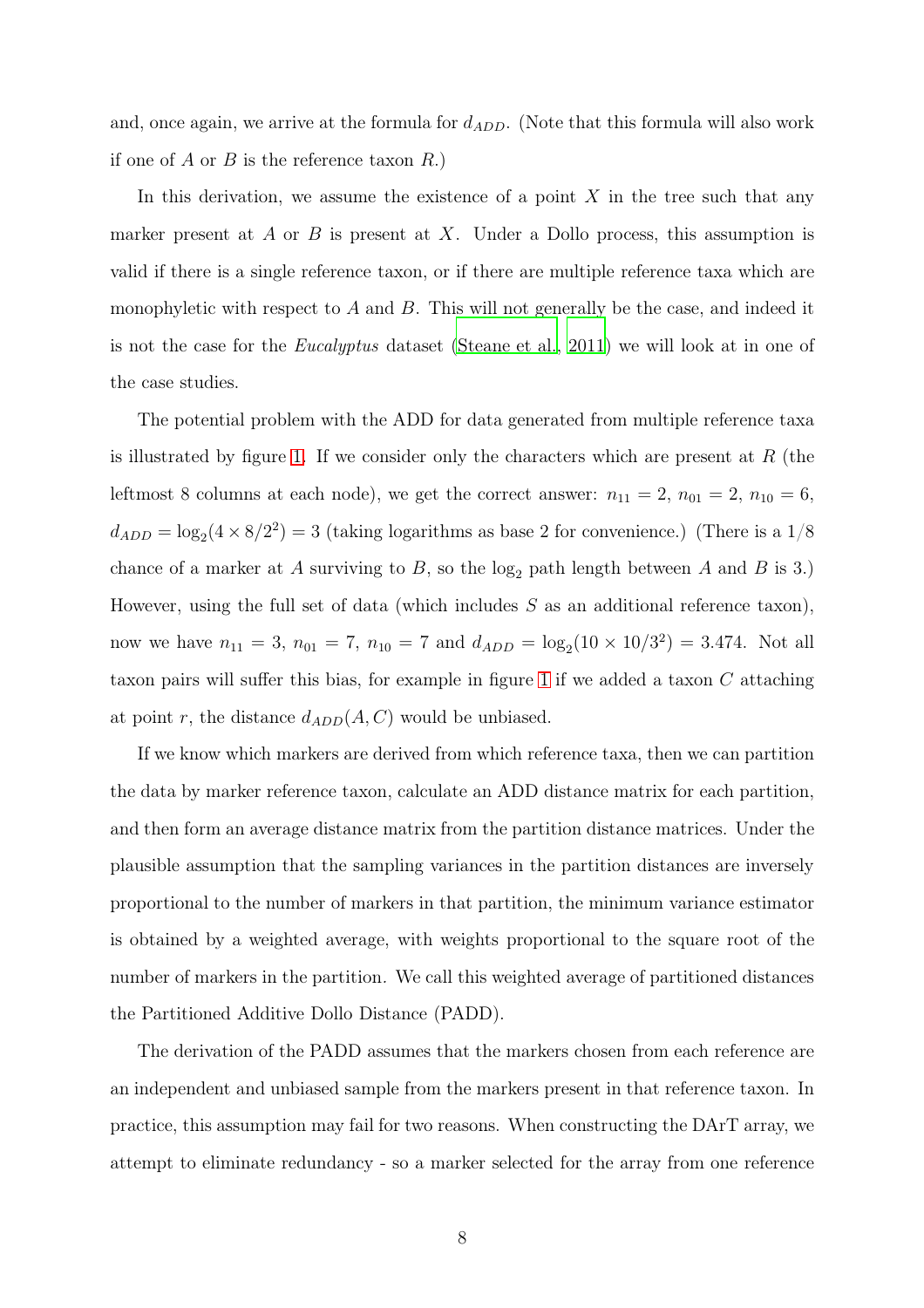taxon precludes the same marker being selected from a second reference taxon in which it may also be present. (Some redundancy is kept deliberately as an internal control, but omitted from the final alignments.) Also, markers are chosen which show useful levels of polymorphism. A marker present in all taxa is not useful, nor is one which is present only in the reference taxon from which it was derived.

# Links to Conditioned Genome Reconstruction: The Additive Dollo Distance as a Limiting Case of LogDet

Another context in which Dollo models may be appropriate is gene-family presence/absence data. Such data are increasingly available as more and more genomes are studied. The COG database [\(Tatusov et al., 2003\)](#page-25-3) sorts genes from 50 bacteria, 13 archaea and 3 eukaryotes into nearly 5000 gene families. The gene family presence/absence data have been used for phylogenetic inference by several authors [\(Lake and Rivera](#page-24-1), [2004;](#page-24-1) [Spencer et al.](#page-25-4), [2007](#page-25-4); [Cotton and McInerney, 2008](#page-23-5); [Sangaralingam et al.](#page-25-5), [2010\)](#page-25-5), but Dollo models have not, to our knowledge, been applied. A problem noted by previous analysts of these data is that the taxa vary greatly in the number of gene families they contain. Thus, an unsophisticated analysis would be biased towards grouping together taxa that have small genomes. This is somewhat similar to the problem of inferring a phylogeny in the presence of base-frequency biases, which is an issue the LogDet distance [\(Lockhart et al.](#page-24-6), [1994](#page-24-6); [Lake, 1994](#page-24-7)) was designed to overcome. When [Lake and Rivera \(2004](#page-24-1)) sought to apply the LogDet distance to data from the COG database, they realised they needed to know the number of shared absences  $(n_{00})$ . This in turn required the definition of a "universal" set of gene families. They achieved this by selecting a 'conditioning genome', and taking the set of gene families present in that genome as being the "universal" set.

In using the LogDet distance, [Lake and Rivera \(2004](#page-24-1)) explicitly assumed that gene family presence/absence is a Markov process where a gene family can disappear from a lineage and later reappear. Frequent horizontal gene transfer (HGT) was used to justify this assumption. That LogDet treats shared presences and absences  $(n_{00} \text{ and } n_{11})$  symmetrically, when physically they have very different meaning, seems to us to be a potential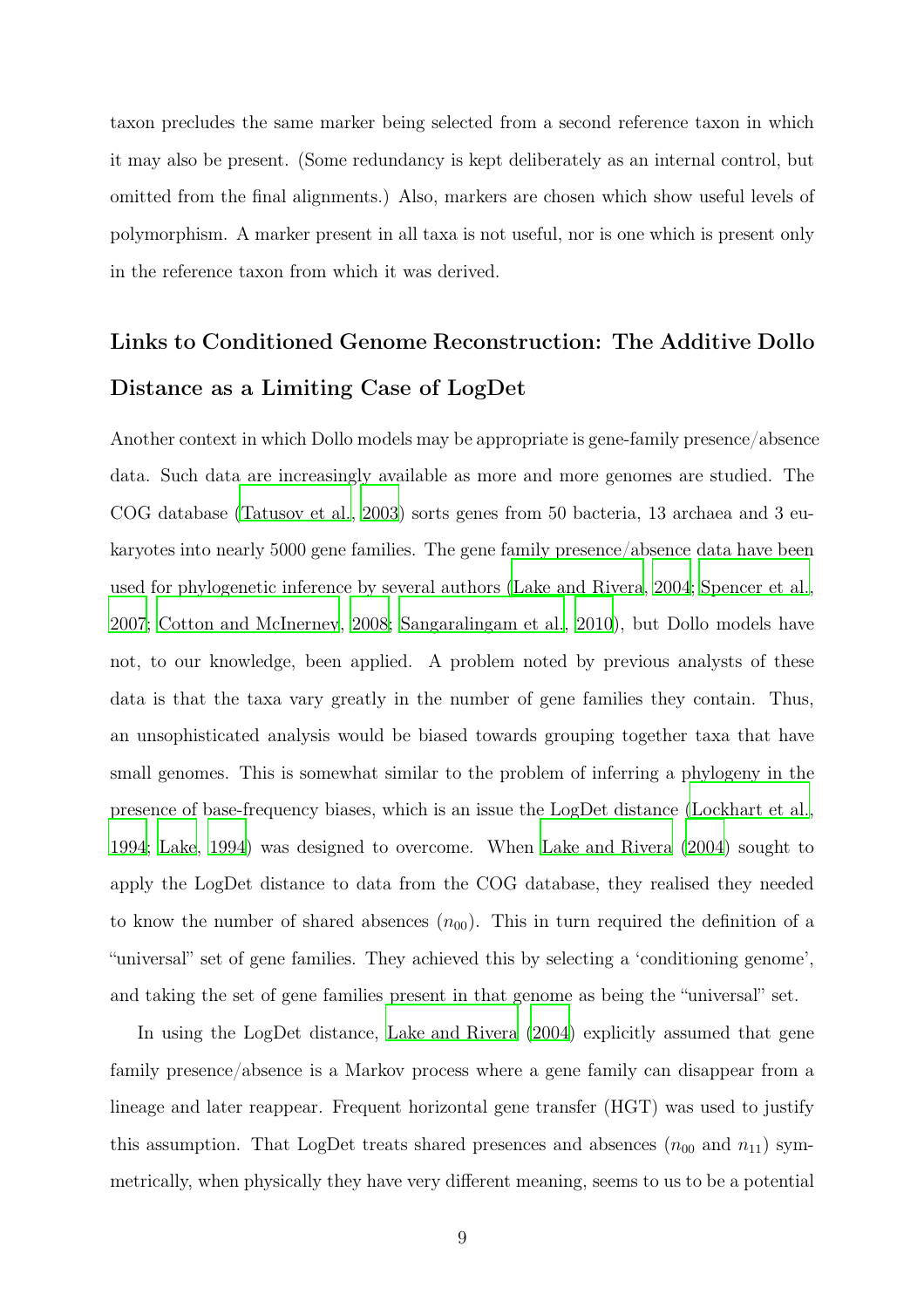weakness in their method that has not been commented on previously.

Lake and Rivera's assumption (that any gene family can be gained by any taxon at any time) can be thought of as one extreme. The opposite extreme is to discount the possibility of HGT completely, and adopt a Dollo model. Consider the standard (non-Dollo) multiple site two state Markov model: we have  $N$  sites evolving independently between two states ('present' and 'absent') by a continuous time Markov process. The rate for absent→present transitions is  $\alpha$  and for present→absent transitions is  $\mu$ . As before, we sample this process at two different times and get counts  $n_{11}$ ,  $n_{10}$  and  $n_{01}$  of shared presences, and of presences at one time point but not the other. In addition, we get  $n_{00}$ , the number of shared absences. In this two state case, the LogDet distance formula is

<span id="page-9-0"></span>
$$
d_{LogDet} = -\frac{1}{2} \log \left( \frac{n_{00}n_{11} - n_{01}n_{10}}{\sqrt{(n_{00} + n_{10})(n_{01} + n_{11})(n_{00} + n_{01})(n_{10} + n_{11})}} \right).
$$
(9)

If we now allow N to vary, we can construct a Markov process so that in the limit  $N \to \infty$ it becomes a Dollo process. We require the rate of creation of new markers (sites in the 'present' state) to be  $\lambda$ , so we set  $\lambda = N\alpha$ . (The loss rate  $\mu$  is independent of N.) As  $N \to \infty$  (and  $\alpha \to 0$ ), the distributions of  $n_{11}$ ,  $n_{10}$  and  $n_{01}$  will remain finite and converge on those for the Stochastic Dollo process described above. As  $n_{11}$ ,  $n_{10}$  and  $n_{01}$ are finite, we must have  $n_{00} \to \infty$ . Letting  $n_{00} \to \infty$  in equation [9](#page-9-0)

<span id="page-9-1"></span>
$$
\lim_{n_{00}\to\infty} d_{LogDet} = \lim_{n_{00}\to\infty} -\frac{1}{2} \log \left( \frac{n_{00}n_{11}}{\sqrt{n_{00}(n_{01} + n_{11})n_{00}(n_{10} + n_{11})}} \right)
$$
\n
$$
= \frac{1}{4} \log \left( \frac{(n_{11} + n_{10})(n_{11} + n_{01})}{n_{11}^2} \right)
$$
\n
$$
= \frac{d_{ADD}}{4}
$$
\n(10)

showing that in this limit,  $d_{LogDet}$  is proportional to  $d_{ADD}$ .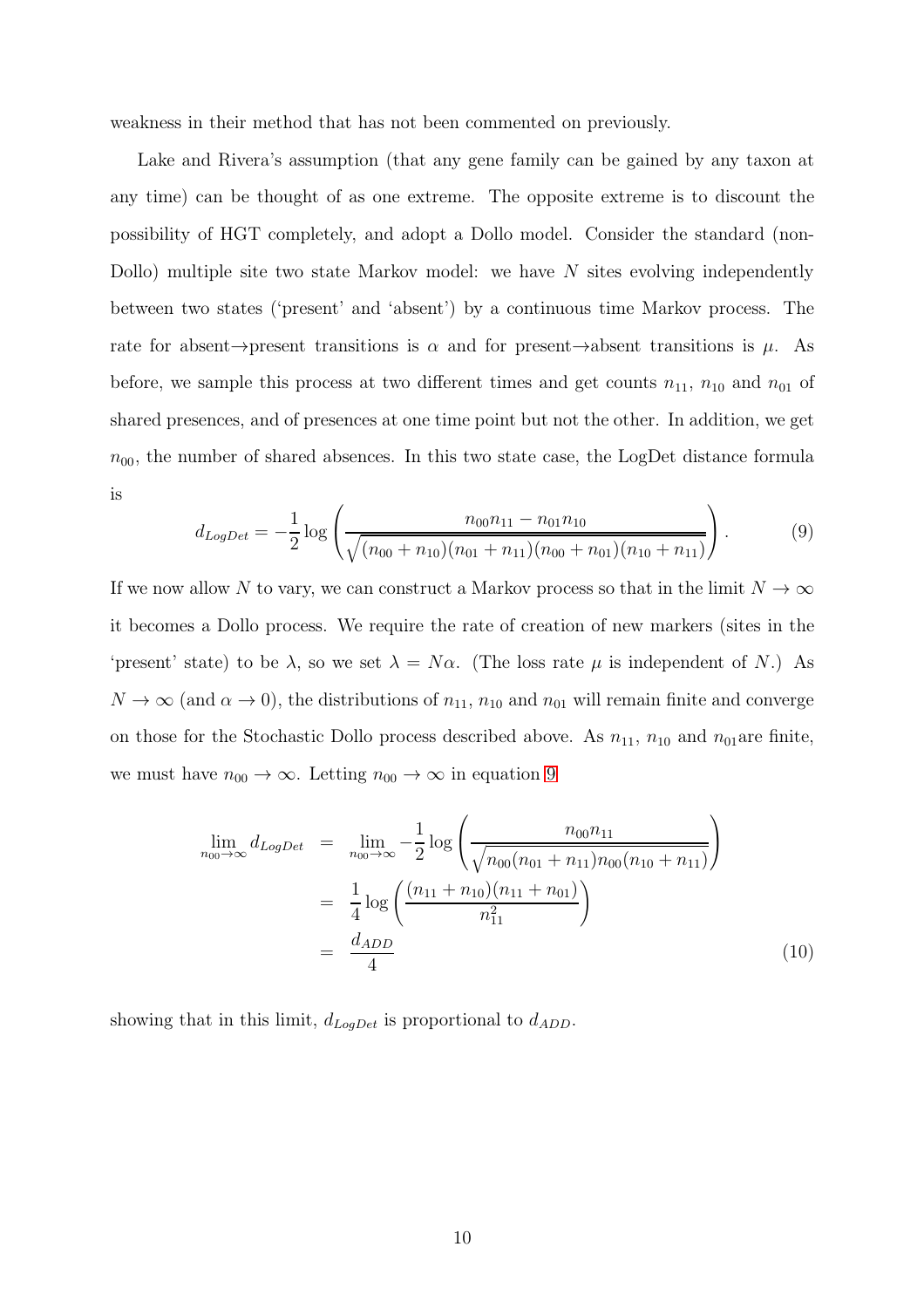### Comparison of binary distances

Various distances have been defined in the literature for presence/absence data. We have picked a number of these to compare to ADD including:

fractional Hamming distance 
$$
d_H = \frac{n_{10} + n_{01}}{n_{00} + n_{01} + n_{10} + n_{11}}
$$
  
\nJaccard distance  $d_J = \frac{n_{10} + n_{01}}{n_{01} + n_{10} + n_{11}}$   
\nDICE Distance  $d_{DICE} = \frac{n_{10} + n_{01}}{n_{01} + n_{10} + 2n_{11}}$   
\nLogDet distance  $d_{LogDet} = -\frac{1}{2} \log \left( \frac{n_{00}n_{11} - n_{01}n_{10}}{\sqrt{(n_{00} + n_{10})(n_{01} + n_{11})(n_{00} + n_{01})(n_{10} + n_{11})}} \right)$   
\nNei-Li distance  $d_{NL} = -\log(P)$  where  $F = \frac{P^4}{3 - 2P}$  and  $F = \frac{2n_{11}}{2n_{11} + n_{10} + n_{01}}$ 

[\(Choi et al.](#page-23-6), [2010;](#page-23-6) [Lockhart et al., 1994;](#page-24-6) [Lake, 1994;](#page-24-7) [Nei and](#page-24-2) Li, [1979\)](#page-24-2).

[Huson and Steel \(2004\)](#page-23-0) derived a maximum likelihood distance for gene presence/absence data under a Dollo process

<span id="page-10-0"></span>
$$
d = -\log\left(\frac{\beta + \sqrt{\beta^2 + 4\alpha_{12}}}{2}\right) \tag{11}
$$

where in our notation  $\beta = 1 - (n_{11} + n_{10} + n_{01})/m$ ,  $\alpha_{12} = n_{11}/m$  and  $m = \lambda/\mu$  is the expected number of genes per genome. We do not know  $m$ , but if we estimate it by the mean number of genes/markers at the two taxa  $m = \left[\left(n_{11} + n_{10}\right) + \left(n_{11} + n_{01}\right)\right]$ /2 then equation [11](#page-10-0) simplifies to

$$
d = \log\left(\frac{2n_{11} + n_{01} + n_{10}}{2n_{11}}\right). \tag{12}
$$

This is a simple transformation of the DICE distance, being  $-log(1-d_{DICE})$ , so we name it the Log DICE distance. We can intuitively justify this transformation, arguing that logarithms correct for multiple events (e.g. gain, loss, mutation) on the same marker. We can also perform a similar transformation on the Jaccard distance to create the Log Jaccard distance  $d_{LJ}$ . So in summary, in addition to the standard distances above, we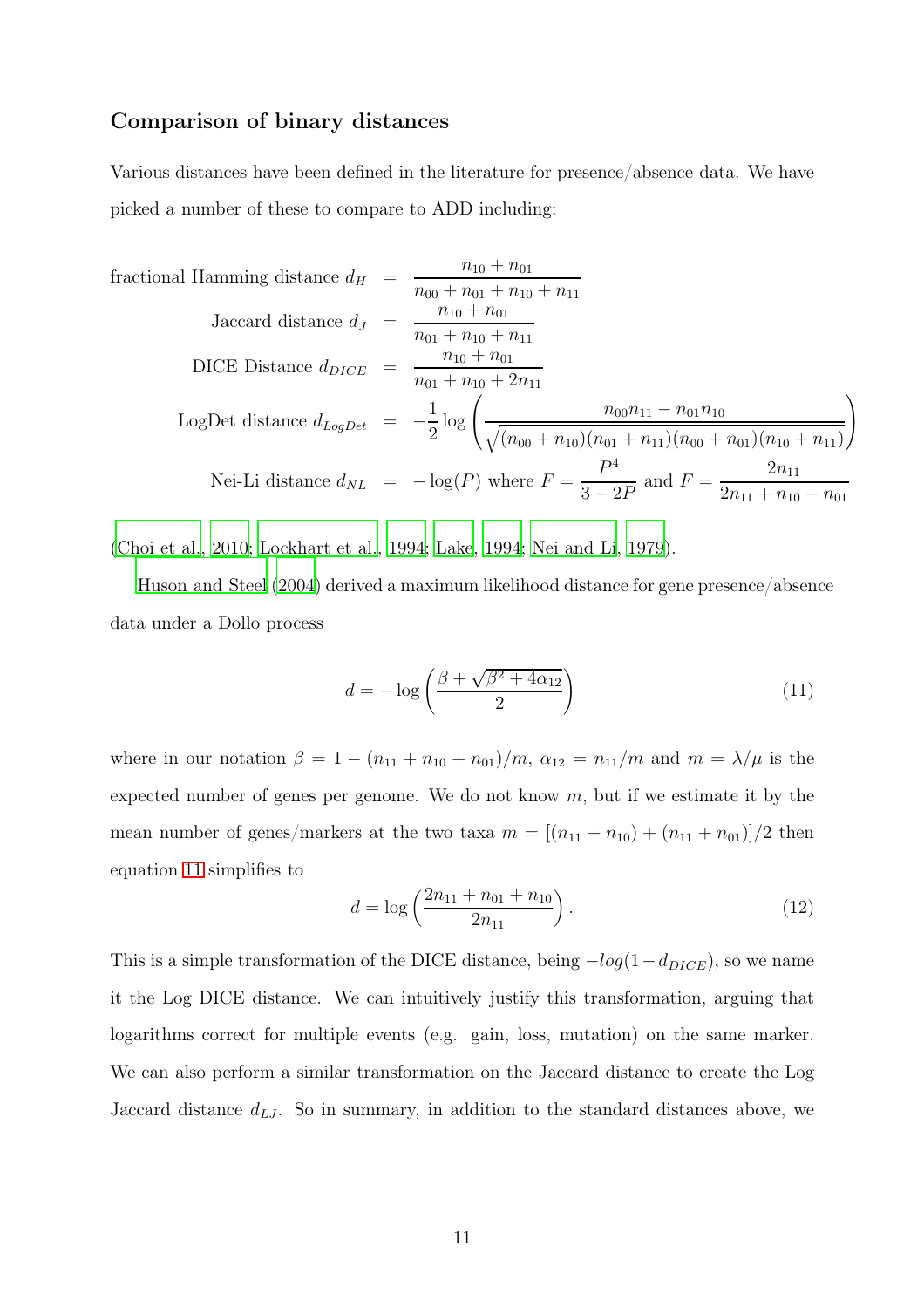introduce previously unstudied distances:

$$
d_{LJ} = -\log(1 - d_J) = \log\left(\frac{n_{11} + n_{01} + n_{10}}{n_{11}}\right)
$$

$$
d_{LDICE} = -\log(1 - d_{DICE}) = \log\left(\frac{2n_{11} + n_{01} + n_{10}}{2n_{11}}\right)
$$

$$
d_{ADD} = \log\left(\frac{(n_{11} + n_{10})(n_{11} + n_{01})}{n_{11}^2}\right)
$$

as well as the composite ADD distance method  $d_{PADD}$ , defined above.

### The Triangle Inequality and Additivity

Two important properties of distance functions (i.e. bivariate, non-negative functions  $d(x, y)$  with  $d(x, y) = 0$  if and only if  $x = y$ , and  $d(x, y) = d(y, x)$  for all  $x, y$ , are the triangle inequality and additivity. The triangle inequality states that  $d(x, y) \leq d(x, z) +$  $d(z, y)$  must hold for all  $x, y, z$  (in which case d is known as a 'metric'). Additivity states that if z was the last common ancestor of x and y, and the sequences evolved independently, then  $d(x, y) = d(x, z) + d(y, z)$  should hold (on average.) The desire for additivity accounts for the presence of the logarithm function in many phylogenetic distances.

Not all of the distances defined above satisfy the triangle inequality – see Table [1](#page-27-0) for counterexamples to the triangle inequality holding for some of the distances. In Table [2](#page-27-1) we summarize which distances are additive and which obey the triangle inequality. The additive Dollo distance  $d_{ADD}$  is additive by construction in the stochastic Dollo context, and it is a limiting case of the LogDet distance which is additive [\(Lake, 1994\)](#page-24-7). Notably, the only two distances  $(d_H, d_J)$  known to obey the triangle inequality are not additive, and the only two distances known to be additive  $(d_{\textit{logdet}}, d_{\textit{ADD}})$  violate the triangle inequality. Phylogeneticists place greater value on additivity than on obeying the triangle inequality, as demonstrated by the popularity of LogDet.

It is worth noting that for  $d_{LJ}(x, y)$  and  $d_{LDICE}(x, y)$  to be additive, it is necessary that they go to infinity as the evolutionary distance between  $x$  and  $y$  goes to infinity. For the stochastic Dollo process,  $n_{11} = 0$  for infinitely separated x and y, so  $d_{LJ}$  and  $d_{LDICE}$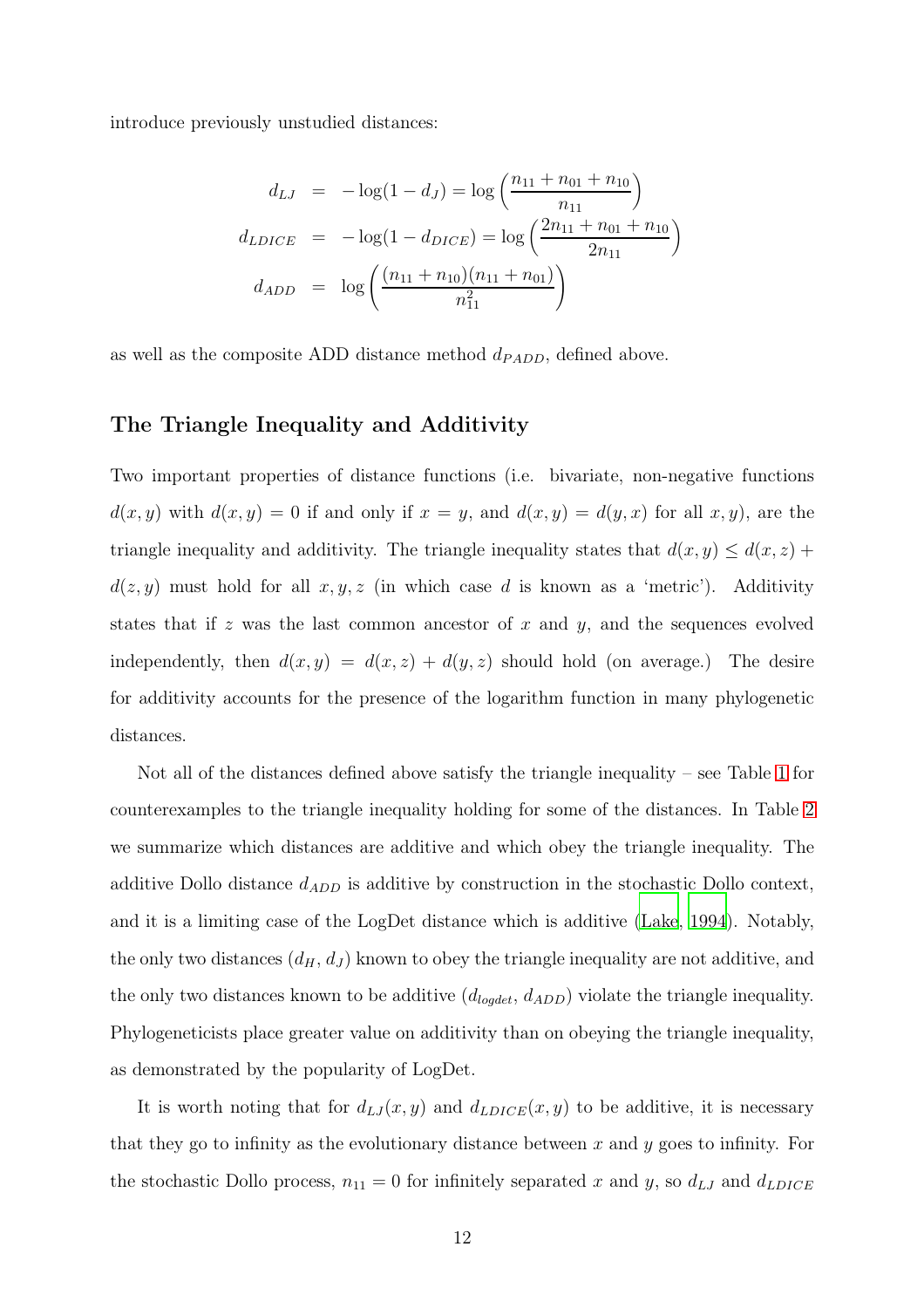go to infinity as required, but for a Markov process where  $E(n_{11}) > 0$  for unrelated  $(x, y)$ ,  $d_{LJ}$  and  $d_{LDICE}$  will tend to a finite limit. We can generalize the formulae to correct for this, using

$$
d_{LJ}(x,y) = -\log(b - d_J(x,y))
$$

where b is the expected value of  $d<sub>J</sub>$  evaluated on uncorrelated/infinitely separated sequences (and a similar formula applies for  $d_{LDICE}$ ). For example, for a Markov process where states 0 and 1 are equally likely at equilibrium, we have  $b = 2/3$  for  $d_{LJ}$  and  $b = 1/2$ for  $d_{LDICE}$ .

#### Simulating censored Dollo data

The general scheme for our simulations is to create a random tree, simulate a Stochastic Dollo process along it, select reference taxa and, finally, select which markers are used to produce an alignment (on the basis of which markers are present at the reference taxa).

We generate clock-like and non-clock-like trees. For the non-clock-like trees, we generate the tree topology by a Yule process [\(Yule, 1924](#page-26-3)), then branch lengths are set so that they are distributed uniformly between lengths 0.05 and 0.40. For clock-like trees, we generate a tree by a Yule process with mean branch length 0.1, and repeat this process until we obtain a tree whose shortest branch is no shorter than than 0.01. (As short branch lengths are hard to resolve no matter how good the phylogenetic method, keeping such branches reduces the contrast between "good" and "poor" methods, which would make our simulation results harder to interpret.) Our simulated data are based on both 9- and 15-taxon trees.

For a given simulation run, we specify the expected number of markers per genome,  $m$ . As a Dollo process in equilibrium is time reversible (Huson [and Steel](#page-23-0), [2004\)](#page-23-0), we start the process at an arbitrary taxon, with the number of markers at that taxon drawn from a Poisson distribution with mean  $m$ . Then we propagate the set of markers through the tree. On each branch with length b, existing markers are lost with probability  $1-e^{-b}$  each and the number of new markers created has a Poisson distribution with mean  $m(1-e^{-b})$ .

We have a number of different models for selecting the markers that will be included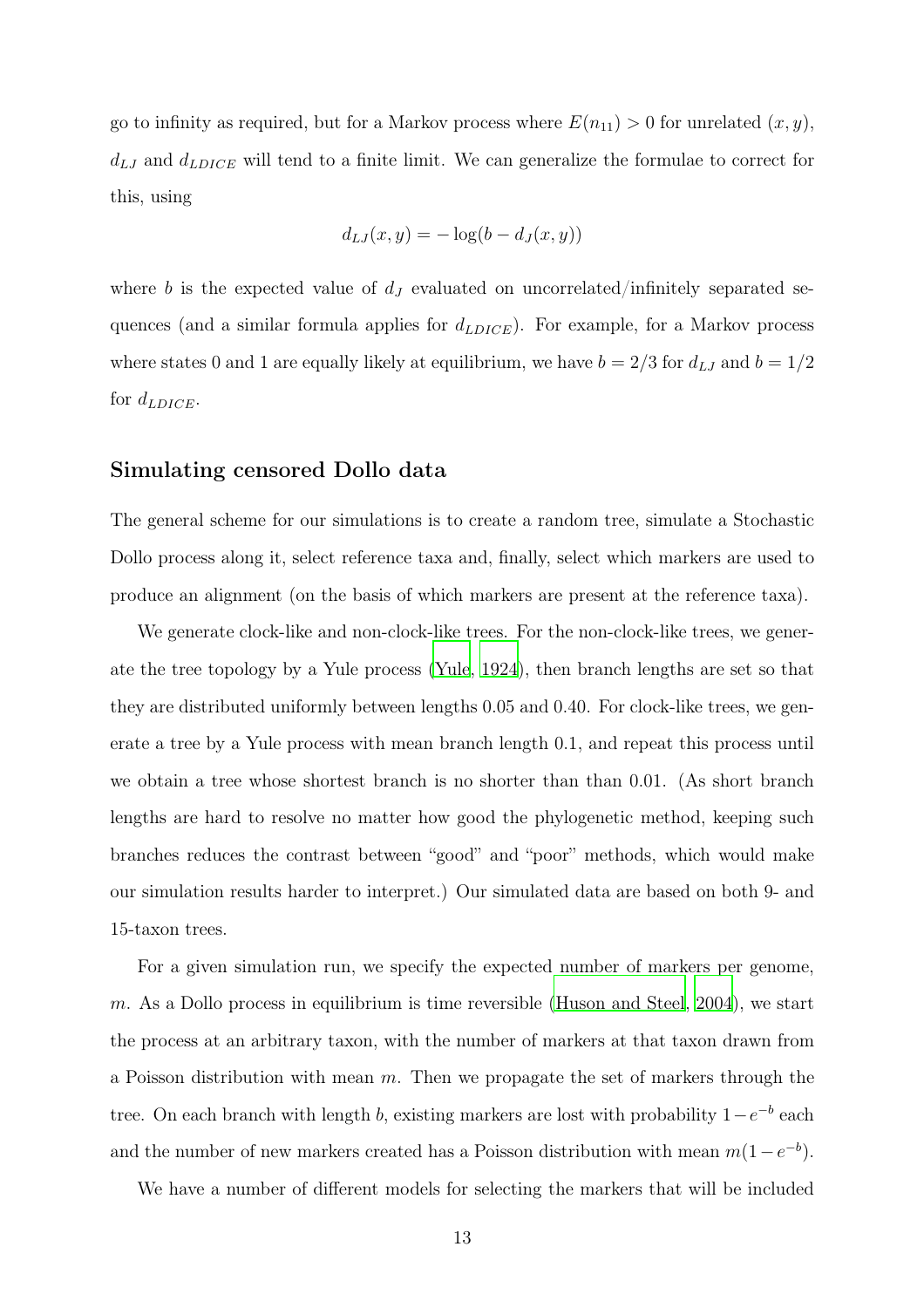in the alignment to be analyzed, and (for the PADD method) how the markers are partitioned.

- incl1 (One reference taxon, included.) One taxon is chosen as a reference. Only markers present at that taxon are selected. There is only one partition of the markers.
- excl1 (One reference taxon, excluded.) As 'incl1', except we discard the reference taxon from the alignment.
- incl2 (Two reference taxa, included.) Two taxa are chosen as references. All markers present at either reference taxon are selected. For partitioning, a marker which is present at both reference taxa is assigned randomly to the partition of one of them. Markers which are present at only one reference taxon go into that taxon's partition.
- excl2 (Two reference taxa, excluded.) As 'incl2' except we discard both of the reference taxa from the alignment.
- all (All taxa are references.) All markers are included in the alignment. Each marker is assigned randomly to the partition of one of the taxa at which it is present. (We have as many partitions as taxa.)
- p2inc (Two reference taxa, included, predetermined partitioning.) Two reference taxa are chosen. Each marker is assigned randomly to the partition of one of the references. Only markers which are present at their partition's reference taxon are included in the alignment.
- p2exc (Two reference taxa, excluded, predetermined partitioning.) As 'p2inc', except the two reference taxa are discarded from the alignment.
- p\_all (All taxa are references, predetermined partitioning.) Each marker is assigned randomly to the partition of one of the taxa. Only markers which are present at their partition's reference taxon are included in the alignment.

For the methods which discard reference taxa (excl1, excl2, p2exc) we simulate extra taxa at the tree generation stage to account for the taxa which will be discarded.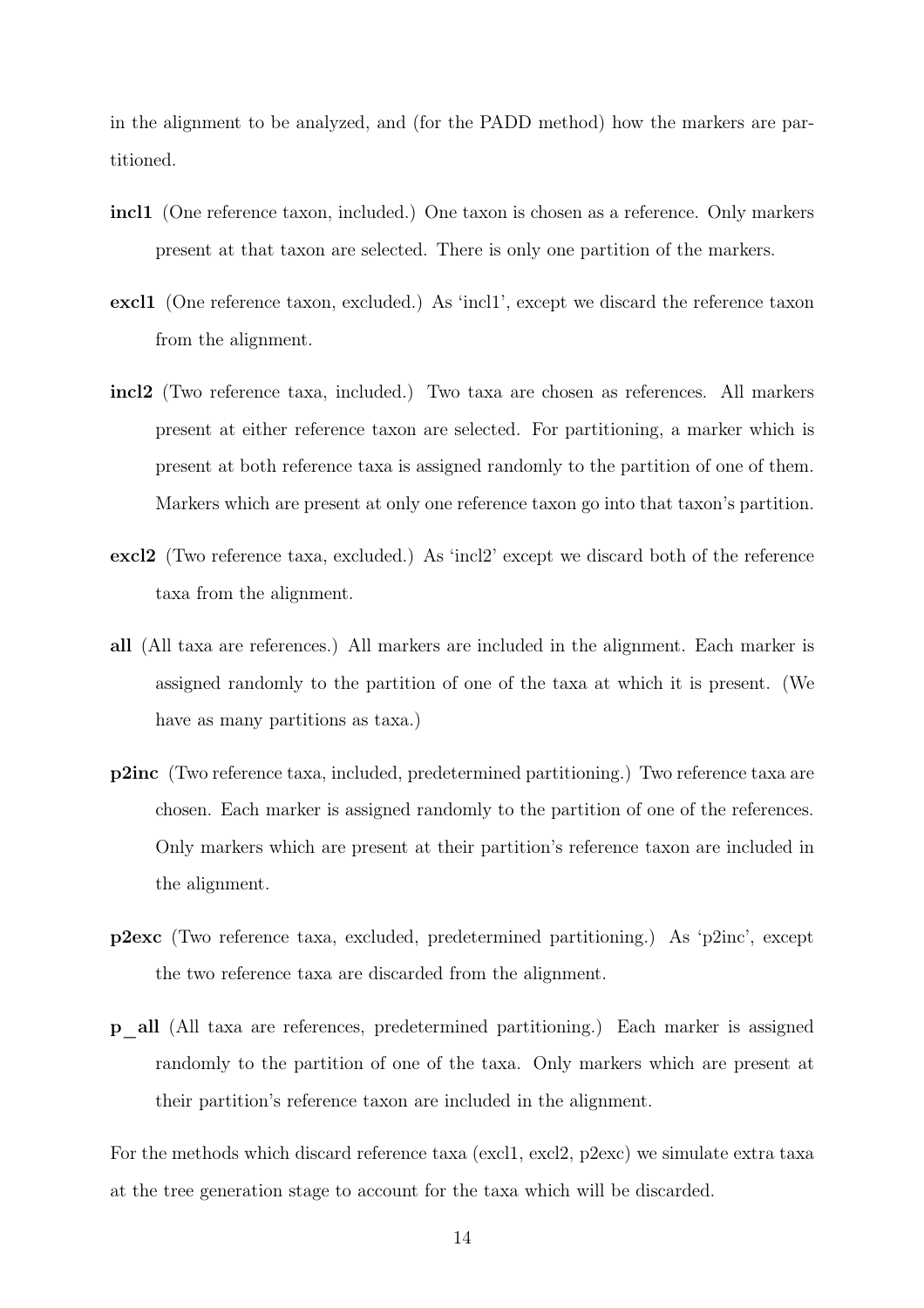In the 'incl2', 'excl2' and 'all' models, if a marker is present in any reference taxon, it is included in the analysis. This simulates the circumstance when all possible markers found in the reference taxa have been included on the DArT array. The 'p2inc', 'p2exc' and 'p\_all' models simulate the situation where the number of possible markers is very much greater than the number we can put on the array, so we get an independent random sampling of markers from each reference.

The models do not all produce the same quantity of data. Compared to the expected number of markers present at each taxon, the expected number of markers analyzed is equal for the 'incl1', 'p2inc' and 'p\_all' models, lower for 'excl1' and 'p2exc', higher for 'incl2', several times higher for 'all', and for 'excl2' it depends on the tree, but for our data is higher on average.

For each scenario (number of taxa, clock like or not, the eight data selection models) we generate and analyze 5000 random trees.

Once a distance matrix has been calculated, the best tree is found by minimum evolution, using the program FastME [\(Desper and Gascuel, 2002](#page-23-7)). In addition, we obtain the most Dollo parsimonious tree using the "dollop" program from Phylip [\(Felsenstein](#page-23-8), [2005\)](#page-23-8). To measure the accuracy of different methods we record the proportion of splits in the generating tree that were present in the tree inferred by FastME.

Trees in this paper were plotted using the Interactive Tree Of Life [\(Letunic and Bork](#page-24-8),  $2011$ , and interactive versions may be viewed online at [http://itol.embl.de/shared/mdw.](http://itol.embl.de/shared/mdw) Nexus files containing the raw data and tree files are available on TreeBase at [http://purl.org/phylo/treebase/phylows/study/TB2:S12439.](http://purl.org/phylo/treebase/phylows/study/TB2:S12439.\emergencystretch \z@ \tolerance 200\hfuzz .1\p@ \vfuzz \hfuzz )

A demonstration Perl program, and instructions on its use, for calculating the ADD, log Jaccard and log DICE distances is included in the supplementary material.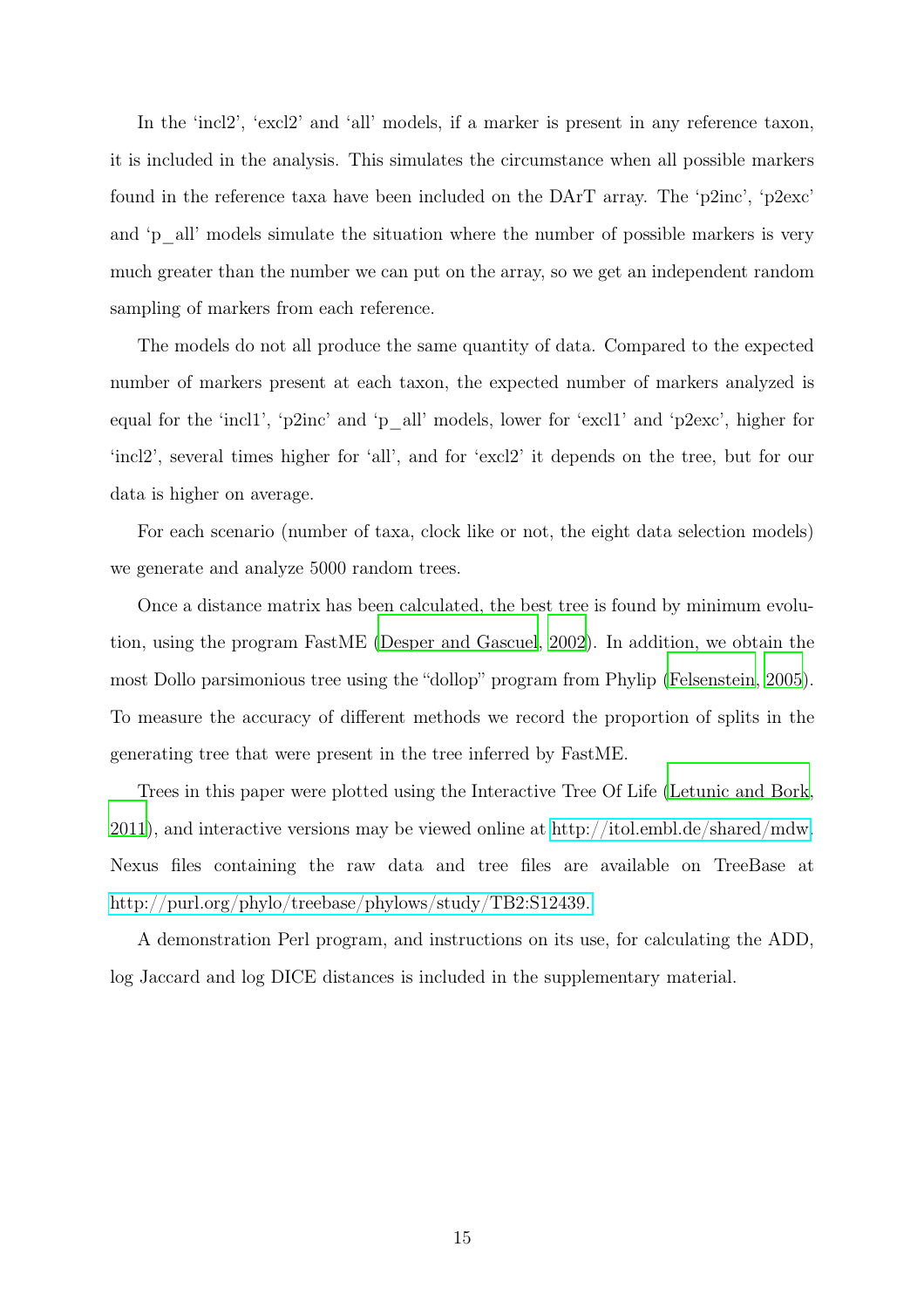# Results

### Simulated data

Table [3](#page-27-2) shows the proportion of splits (i.e. edges) in the reconstructed trees which were incompatible with the true tree. (Additional tables for differing numbers of characters and number of taxa are provided in the supplementary material, tables 1–10.) The LogDet, Hamming and Jaccard distances consistently perform very poorly. ADD has the best overall performance, producing either the best results, or results that are not significantly different from the best results in six of the eight models; it also gives quite reasonable results in the remaining two cases. PADD has six near-best results, but fares worse on the remaining two. (The 'all' model violates the assumptions of PADD. Possibly 'p\_all' performs poorly because there are so few markers in each partition.) Log Jaccard is not far behind the leading methods. DICE, Nei-Li and LogDice round out the middle of the field. Table [4](#page-28-0) shows rather different results for the clock-like trees, with the best distances being Jaccard, DICE, Log Jaccard, PADD then ADD. We were somewhat surprised that the Jaccard distance did so well here given its poor performance on the non-clock-like trees. Variation between distance methods is smaller, as Yule trees have some very short branches, which are hard for any method to resolve. LogDet performs consistently poorly for both clock-like and non-clock-like trees.

Figure [2](#page-30-0) plots the accuracy of branch length reconstruction against sequence length. The Hamming, LogDet, Jaccard and (to a lesser extent) DICE distances all show signs of ceasing to improve with increasing sequence length. This is expected when the method's bias exceeds the sampling error. Only ADD improves at the optimal rate (lower dotted line.)

In figure [3,](#page-31-0) we investigate the possibility of bias in the distances due to tree shape. We divide the true trees according to how many cherries are in the unrooted tree. (A 'cherry' is an internal node directly connected to exactly two leaves.) The minimum number is 2 (a maximally unbalanced or 'caterpillar' tree). For 15 taxa, the maximum is 7. Two-cherry trees were too rare to get reliable statistics, so figure [3](#page-31-0) shows results for 3 to 7 cherries.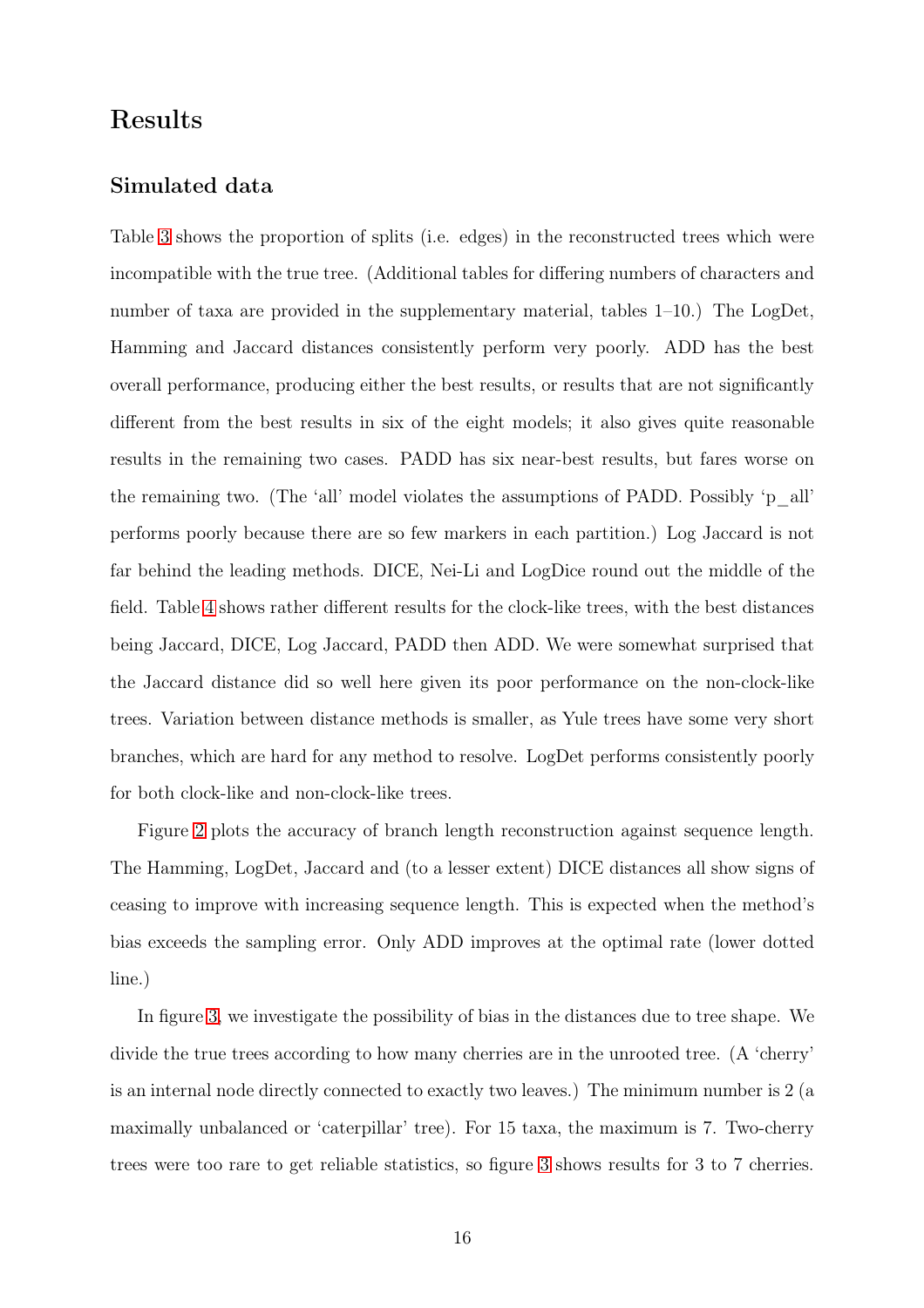If a method is biased towards producing unbalanced trees, it will be more accurate when the true tree is unbalanced than when it is balanced. The non-logarithmic methods (Hamming, Jaccard, DICE) generally have high error rates on unbalanced trees, indicating a bias in favour of balanced trees. For the other methods, there is no obvious consistent bias. For example, Nei-Li, LogDice and ADD are slightly biased towards unbalanced trees for the non-clock like tree simulations and towards balanced trees for the clock like tree simulations. More plots demonstrating this lack of consistency are provided in the supplementary material, figures 1–6.

### Applications to real data

#### Case Study 1 - Eucalyptus DArT data

We analysed the DArT *Eucalyptus* dataset of [Steane et al. \(2011\)](#page-25-2). This includes 94 species of *Eucalyptus* from across the full taxonomic range (excluding *Corymbia*). The dataset comprised 7490 non-redundant DArT markers (newly acquired sequence data have allowed us to eliminate 864 markers as redundant, reducing the number of markers from the 8354 reported by Steane et al. 2011). This dataset was generated during the development phase of the *Eucalyptus* DArT array and only about 32% of the markers in this dataset are included on the final, publicly available *Eucalyptus* DArT array [\(Sansaloni et al.](#page-25-6), [2010](#page-25-6)).

Analysis of this data using the PADD distance yielded the tree shown in Figure [4.](#page-32-0) Branch support for this and subsequent trees are from 1000 nonparametric (resampling randomly with replacement) bootstraps. Rooting on *E. curtisii* (subgenus *Acerosae*) was based on previous studies [\(Drinnan and Ladiges](#page-23-9), [1991](#page-23-9); [Steane et al.](#page-25-7), [2002](#page-25-7)). The topology of the PADD tree was highly concordant with the most recently published classification [\(Brooker, 2000](#page-22-0)) and previous molecular studies using ITS sequence data [\(Steane et al.](#page-25-7), [2002](#page-25-7)). The tree was also highly congruent with a cladistic analysis of the same data [\(Steane et al.](#page-25-2), [2011\)](#page-25-2), but the PADD tree provided increased resolution at some key nodes. For example, sections *Latoangulatae* (SL), *Exsertaria* (SE) and *Racemus* (SR) in the PADD tree form a cluster that is distinct from all other sections, largely in agreement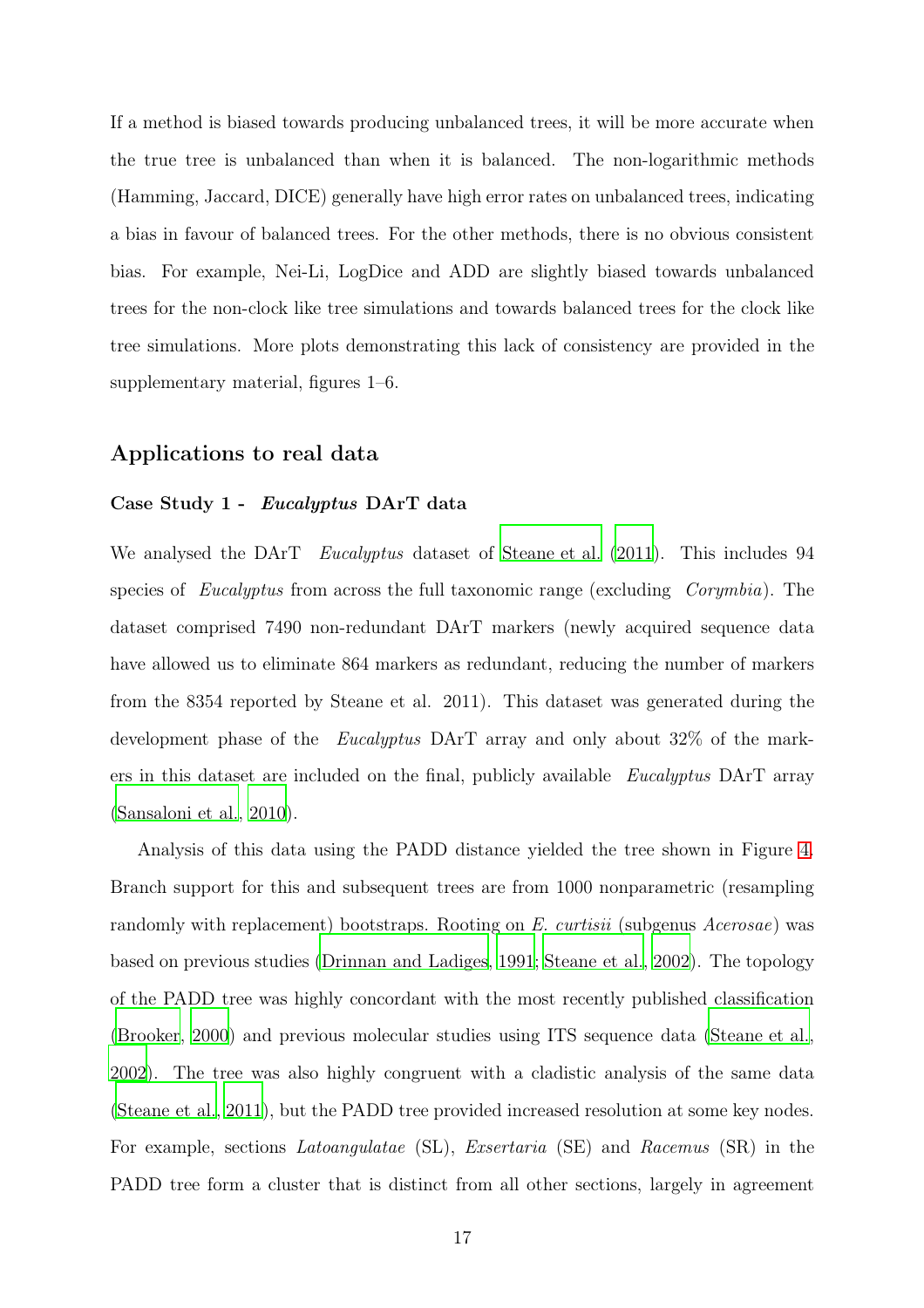with results from ITS sequence data of [Steane et al. \(2002\)](#page-25-7). The cladistic analysis of the DArT data [\(Steane et al., 2011](#page-25-2)) did not resolve the relationships between these sections and section *Maidenaria*. However, the position of section *Racemus* in relation to sections *Latoangulatae* and *Maidenaria* remains equivocal, with cladistic analysis of the DArT data and cladistic analysis of ITS sequence data placing it close to section *Maidenaria*. The bootstrap values on the branches of the PADD tree are generally high compared to those obtained by the cladistic analysis. Bootstrap values tended to be higher on internal nodes where there were longer branches (i.e., splits with more character support), although bootstrap values were generally  $>50\%$  even when branches were very short. This contrasts with the cladistic analysis [\(Steane et al., 2011](#page-25-2)) where many branches throughout the cladogram had  $\langle 50\%$  bootstrap support.

#### Case Study 2 - Adnataria (Eucalyptus) DArT data

We screened 90 species of *Eucalyptus* from section *Adnataria* [\(Brooker](#page-22-0), [2000\)](#page-22-0) plus three outgroup taxa (*E. cornuta*, sect. *Bisectae*; *E. torquata*, sect. *Dumaria*; and *E. staeri*, sect. *Longistylus*) using the publicly available *Eucalyptus* DArT array [\(Sansaloni et al.](#page-25-6), [2010](#page-25-6)). Leaf samples were collected from Currency Creek Arboretum, South Australia; details of the samples will be given in a subsequent paper, but are available from the authors upon request. DNA was prepared as described previously [\(Steane et al., 2011\)](#page-25-2). DArT analysis was conducted by DArT P/L (Canberra, Australia) using their standard protocol [\(Sansaloni et al.](#page-25-6), [2010\)](#page-25-6).

Section *Adnataria* (subgenus *Symphyomyrtus*) includes 100–130 terminal taxa of which 90 were included in the DArT analysis. Because of the large amount of potential homoplasy in DArT data, it is preferable to include as much genetic variation as possible from within the study group, in order to minimise the risk of long-branch attraction and misleading results. Accordingly, the samples in the study represented eight of the nine series delineated by [Brooker](#page-22-0) [\(2000\)](#page-22-0) and represented the full geographic distribution of the section. (DArT data for *E. dawsonii*, the single species in series *Dawsonianae*, were not available). Of the 7680 markers on the DArT array, 3707 provided potentially phylogenet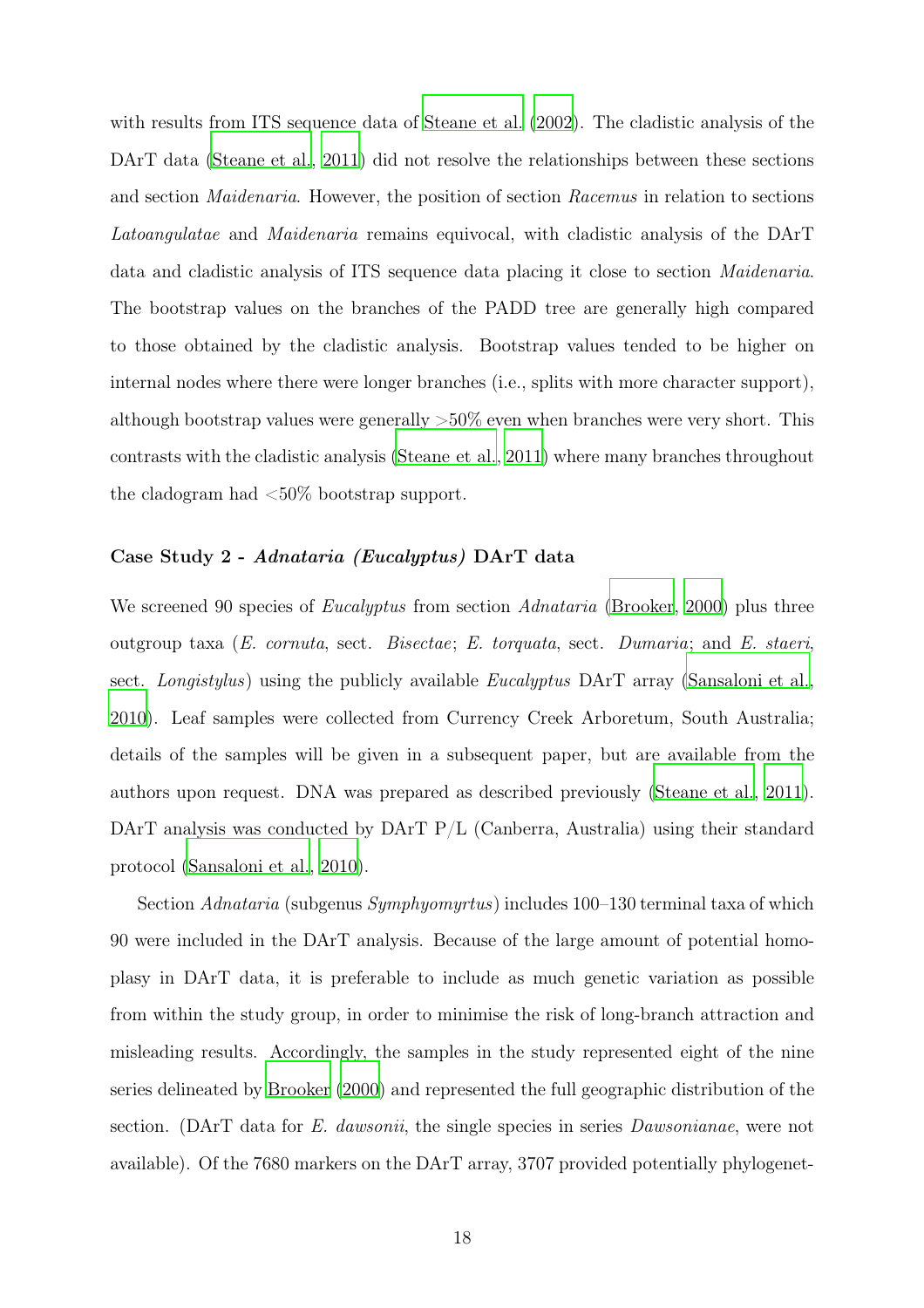ically informative data, of which 1230 were later found to be redundant and removed from the analysis, leaving 2477 markers to be analysed. The topology of the PADD tree shown in figure [5](#page-33-0) is not entirely congruent with the established classification [\(Brooker](#page-22-0), [2000\)](#page-22-0), but it does have some interesting features. While at first glance it appears that - apart from series *Aquilonares* - most of the series within section *Adnataria* are polyphyletic, on closer inspection the series cluster into more-or-less discrete groups. Series *Rhodoxylon* and *Siderophloiae* form a distinct cluster (apart from the intrusion of *E. rummeryi*, series *Buxeales*) even though these series are in different subsections [\(Brooker](#page-22-0), [2000](#page-22-0)). Most of series *Buxeales* and supraspecies *Mollucanae* form a discrete cluster that is "sister" to a cluster comprising series *Heterophloiae*, *Melliodorae* and *Submelliodorae* (and one species from series *Buxeales*), none of which are considered by [Brooker \(2000](#page-22-0)) to be particularly close. Close examination of the data reveals that there may be a biogeographic aspect to the clusters identified by the PADD algorithm. This is being explored in a separate paper (Steane et al., in prep.).

Notable features of figure [5](#page-33-0) are the shortness of the internal branches and the poor bootstrap values. The internal edges of this tree have mean bootstrap support of 29% and ratio of internal to total edge lengths ("stemminess", Fiala and Sokal, 1985) of 0.052. Compared to the *Adnatari*a phylogeny (figure [5\)](#page-33-0), the *Eucalyptus* phylogeny has much higher bootstrap supports (mean 81%) and higher stemminess (0.138). The *Adnataria* dataset differs from *Eucalyptus* in that it has fewer markers (2477 compared to 7490) and its taxa are much more closely related to one another (i.e., they span a much narrower taxonomic range). To test whether the structural and statistical differences between the trees were simply a function of sample size (i.e., the number of markers), we generated 100 samples of 2477 markers from the *Eucalyptu*s dataset (randomly chosen with replacement) and then bootstrapped each sample 1000 times. The resampled *Eucalyptus* data had mean bootstrap support of 60% and mean stemminess of 0.153 (std. deviation 0.003), demonstrating that the differences are not simply due to sample size. We conclude that the short internal branch lengths in the *Adnataria* phylogeny may be indicative of the aftermath of a period of adaptive radiation that produced many species over a short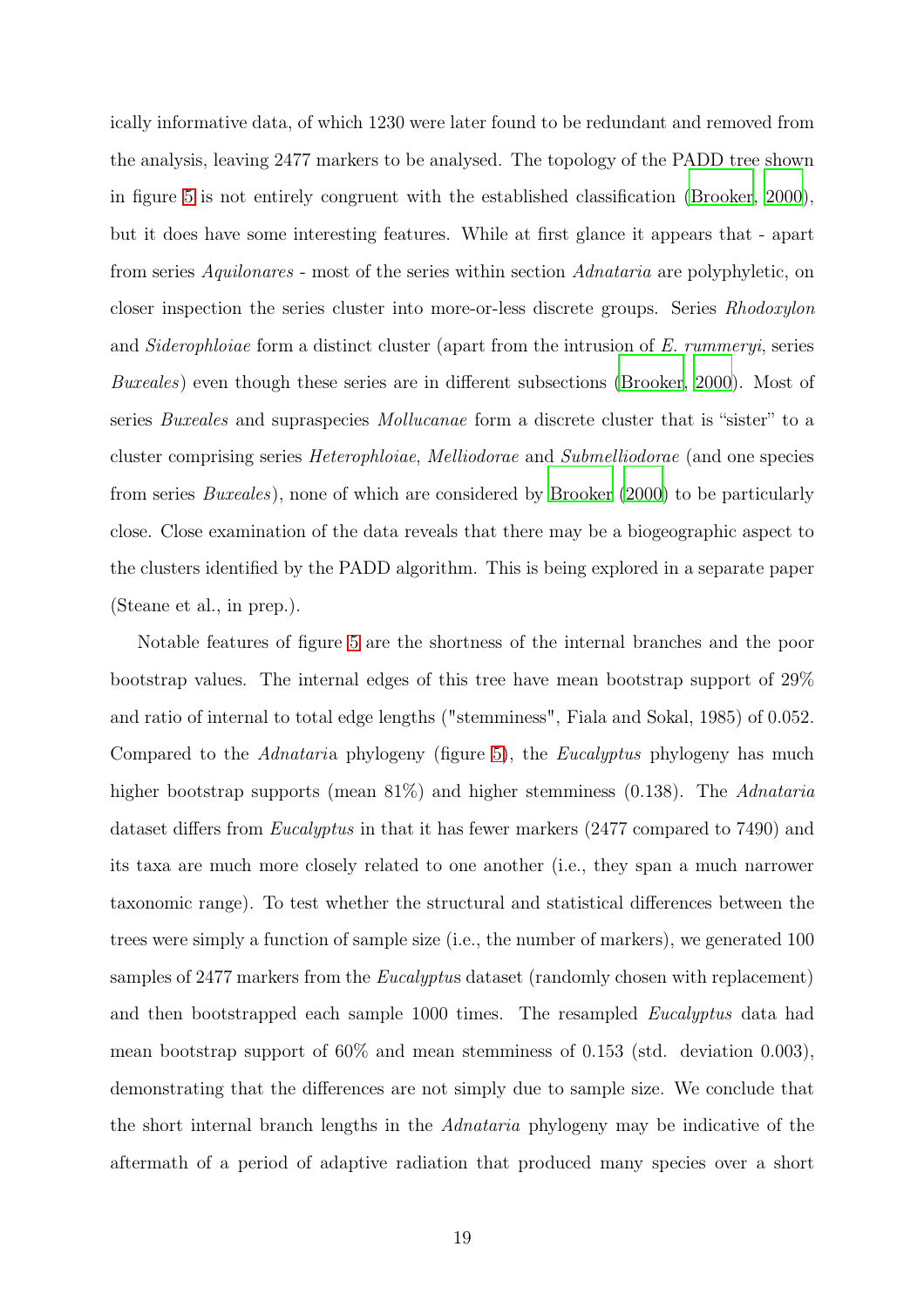period of time, or of a loss of phylogenetic signal as a result of hybridization (or both).

If a marker is monomorphic (all 0 or all 1) within a dataset, the DArT data-processing cannot distinguish whether it is present or absent (fig. 4 of [Jaccoud et al.](#page-23-4), [2001\)](#page-23-4). Monomorphic data are automatically excluded from the final dataset. This is a potential problem with the *Adnataria* dataset, as it is much less genetically diverse than the full *Eucalyptus* genus from which the array was developed. We are not concerned by markers which are absent from all samples being omitted from the data, as they are ignored by the ADD formula, but there is a prospect that some markers which are present in all taxa have been omitted. To test the effect of such an omission, we added to the dataset 500 markers that were scored as present in all taxa, and reanalysed. The distances were uniformly smaller, there was very little change to the topology, bootstrap values or stemminess. We conclude that this potential for missing data does not materially affect our results. (The trees for this test are shown in the supplementary material, figures 7 and 8.)

#### Case study 3 - Gene Family Bacterial Phylogeny

In this case study we reanalyse the gene presence/absence data used by [Spencer et al.](#page-25-4) [\(2007\)](#page-25-4). A potential weakness of the conditioned genome reconstruction approach which has attracted attention recently is the influence of the choice of conditioning genome on the outcome. The most sophisticated attempt to address this, [Spencer et al. \(2007\)](#page-25-4), used many conditioning genomes, produced a tree for each one, and finally constructed a consensus tree from these. The tree they derived for 40 of the bacterial genomes is shown in figure [6.](#page-34-0)

It has been noted previously [\(Lake and Rivera, 2004](#page-24-1); [Spencer](#page-25-4) et al., [2007](#page-25-4)) that parallel loss of genes required for free living causes parasitic bacteria from all bacterial phyla to falsely group together in this analysis.

As we have derived ADD as a special case of LogDet that is applicable to a Dollo process, we can analyze these COG data without the need for a conditioning genome. In effect, where [Lake and Rivera](#page-24-1) [\(2004](#page-24-1)) use LogDet distances and a conditioning genome to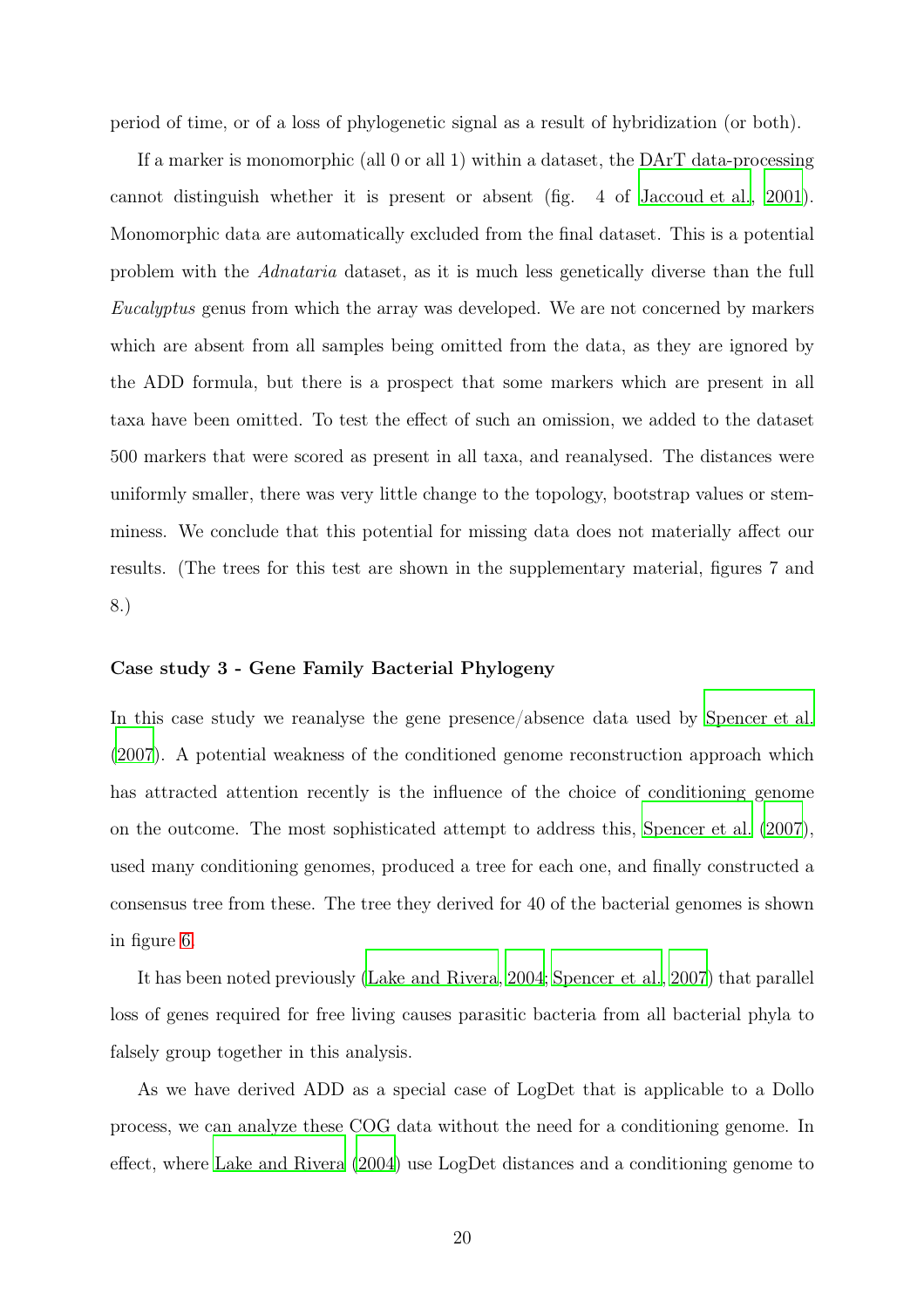find  $n_{00}$ , we use LogDet distances assuming  $n_{00}$  is infinite (equation [10.](#page-9-1)) The resulting phylogeny is shown in figure [7.](#page-35-0) It differs from the [Spencer et al. \(2007\)](#page-25-4) phylogeny on only three edges, two of which have less than 50% bootstrap support in their tree.

## Discussion

ADD is a simple, consistent distance suitable for use with binary data which evolve under a stochastic Dollo process. We have shown that ADD is also consistent for data which has been censored in such a way that only traits that are present in a single reference taxon are observable. Censoring by multiple reference taxa is more complex but in the case where each trait is known to derive from a particular reference taxon (e.g. in the DArT data presented above), ADD can be extended by a straight-forward partitioning scheme (PADD).

Our simulation supports the expectation from theory that ADD and PADD should perform well on data generated under a stochastic Dollo model with various censoring schemes. By contrast, several other distances that are in common use for both DArT data and for analysis of gene-content data do not perform well in the simulations. This suggests that they should probably not be used for data which are thought to be generated under a Dollo model. We used DArT data and gene presence/absence data as illustrations of our new approach, but our distances can be applied to any data derived from complex traits that are unlikely to evolve more than once independently.

More specifically, our simulations indicate that LogDet performs very poorly on stochastic Dollo data. This is a concern for the use of LogDet distances in conditioned genome reconstruction [\(Lake and Rivera](#page-24-1), [2004;](#page-24-1) [Spencer et al., 2007\)](#page-25-4). The use of LogDet on gene presence/absence data in deep bacterial phylogeny not only necessitates an extra layer of complication with conditioning genomes to find the number of shared absences, but also depends critically on horizontal gene transfer (HGT) being sufficiently common to justify the use of a Markov model. For the gene-content phylogeny based on the COG data, it is interesting that the tree found using ADD is very similar to the tree found by [Spencer et al.](#page-25-4) [\(2007](#page-25-4)). Indeed the two approaches have very different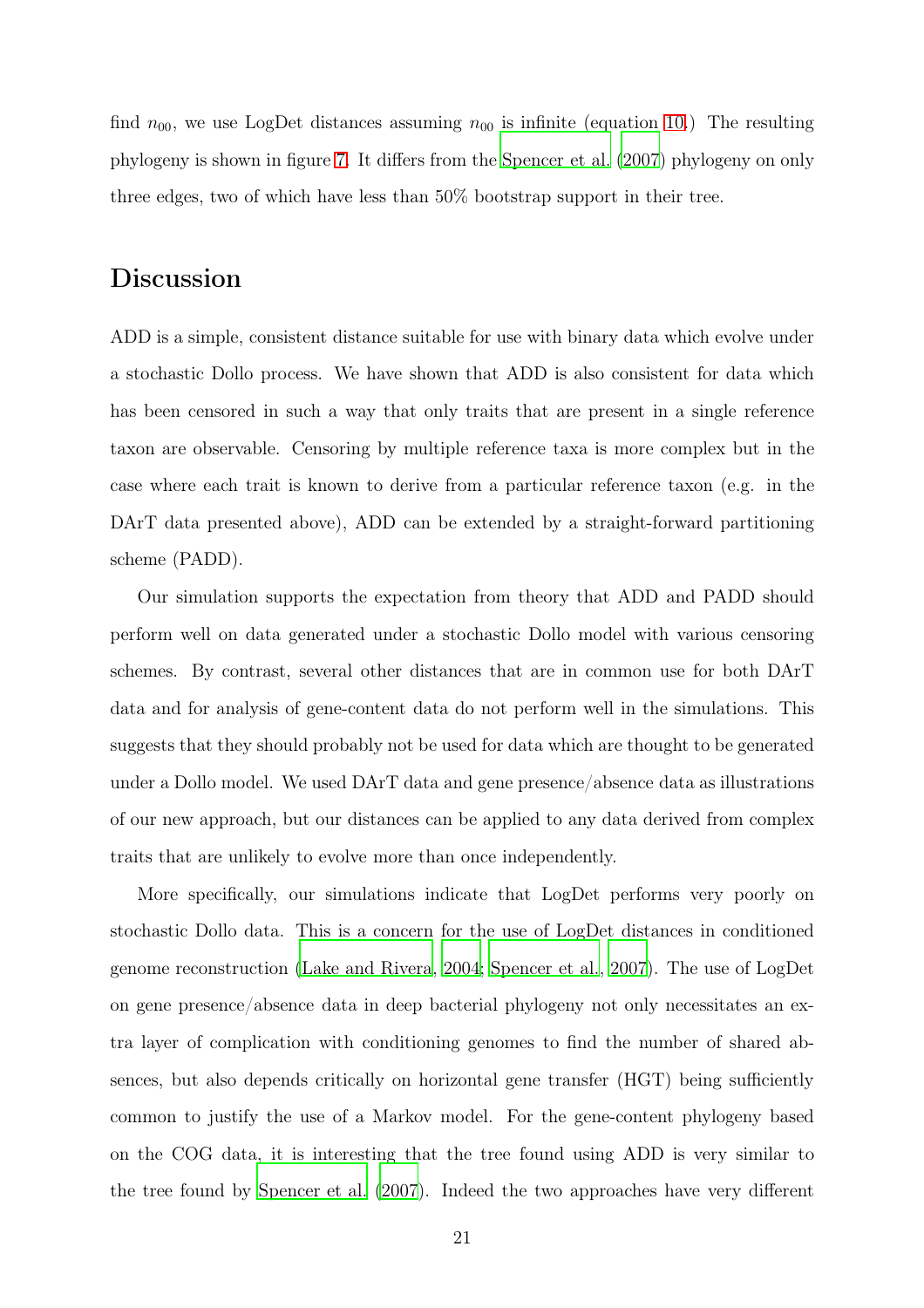underlying assumptions. ADD ignores the possibility of HGT, which certainly does occur for these data, and the augmented conditioning genome reconstruction method of [Spencer et al. \(2007](#page-25-4)) ignores the Dollo aspect of the data treating shared absences and shared presences equivalently. Both methods recover the (presumed artefactual) parasite clade [\(Sangaralingam et al., 2010\)](#page-25-5). We could imagine an intermediate model for this type of data, where markers primarily evolve via a stochastic Dollo process, but are occasionally subject to horizontal gene transfer. In this situation, a suitable distance might be the LogDet distance, with  $n_{00}$  augmented, but still finite.

ADD also appears to be an appropriate distance to use for DArT data, and we have applied it to two closely related datasets. The results obtained using the PADD algorithm for the *Eucalyptus* data are satisfyingly congruent with traditional morphology-based taxonomies (e.g. [Brooker, 2000](#page-22-0)) and phylogenies based on ITS sequence data. In addition, the PADD analysis of DArT data appears to somewhat improve on the parsimony-based analysis as it provides more resolution, possibly because the parsimony-based approach does not take account of branch length information and can thus be more easily misled by homoplasy.

In pilot studies we demonstrated that DArT data had the potential to resolve relationships among closely related *Eucalyptus* species [\(Steane et al., 2011\)](#page-25-2). This level of resolution has always been elusive to eucalypt systematists for various reasons including recent/incomplete speciation and the high incidence of inter-specific hybridisation [\(Byrne](#page-22-1), [2008](#page-22-1)). To test the efficacy of the partitioned additive Dollo distance at this level of divergence we applied it to a set of DArT data for section *Adnataria*. The PADD-derived *Adnataria* phylogeny suggests that the series delimited by [Brooker \(2000](#page-22-0)) are not robust groups. However, the lack of bootstrap support and the short branch lengths do not provide us with confidence that PADD analysis of the DArT data has uncovered the "true tree". Further analyses of this dataset (currently underway) may reveal patterns of variation in other traits (e.g., morphology, physiology, biogeography) that will inform us about the plausibility of this DArT-based phylogeny derived using the PADD algorithm.

With the increasing debate about the appropriateness of the Tree of Life metaphor for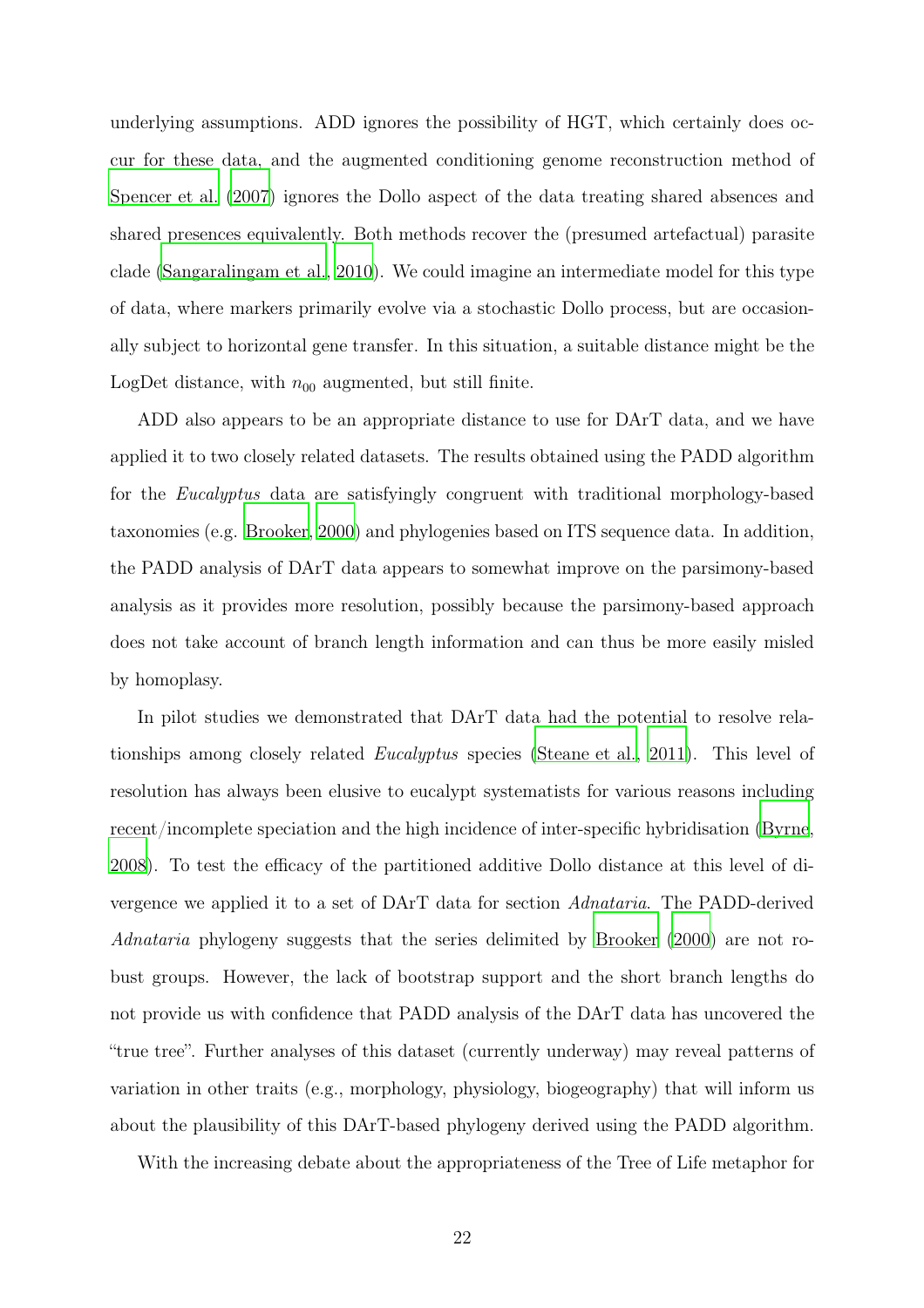many domains of life, it would be timely to attempt to extend the basic Dollo model to incorporate borrowing of traits. Indeed, both the bacterial gene-content example and the *Adnataria* example are cases where Dollo models that include "borrowing" of traits would be very appropriate. Another avenue to pursue would be the development of consistent distances in the case of multi-state Dollo models (such as discussed by [Alekseyenko et al.](#page-22-2), [2008](#page-22-2)). With the ever-increasing abundance of genomic data, finding good models for the evolution of complex traits is as appropriate now as it was in the time of Dollo.

### Acknowledgments

This research was funded by BH's ARC Future Fellowship FT100100031 and ARC grant DP0986491 to Brad Potts. This manuscript was completed while DS was a CRN (Collaborative Research Network) research fellow at the University of the Sunshine Coast. VM thanks the Royal Society and the New Zealand Marsden Fund for supporting his visit to New Zealand where work started on this project. Andrzej Kilian helped us understand details of the DArT data processing pipeline. Lars Jermin suggested considering the triangle inequality and additivity properties of our distances. We also acknowledge Mark Robertson for assistance in the field, Sascha Wise for technical laboratory assistance, René Vaillancourt and Brad Potts for academic input, and the Central Science Laboratory at the University of Tasmania for use of their facilites.

# References

- <span id="page-22-2"></span>Alekseyenko, A. V., C. J. Lee, and M. A. Suchard. 2008. Wagner and Dollo: A stochastic duet by composing two parsimonious solos. Syst. Biol. 57:772–784 doi: 10.1080/10635150802434394.
- <span id="page-22-0"></span>Brooker, M. I. H. 2000. A new classification of the genus *Eucalyptus* l'hér. (myrtaceae). Aust. Syst. Bot. 13:79–149.
- <span id="page-22-1"></span>Byrne, M. 2008. Phylogeny, diversity and evolution of eucalypts. Pages 303–346 *in*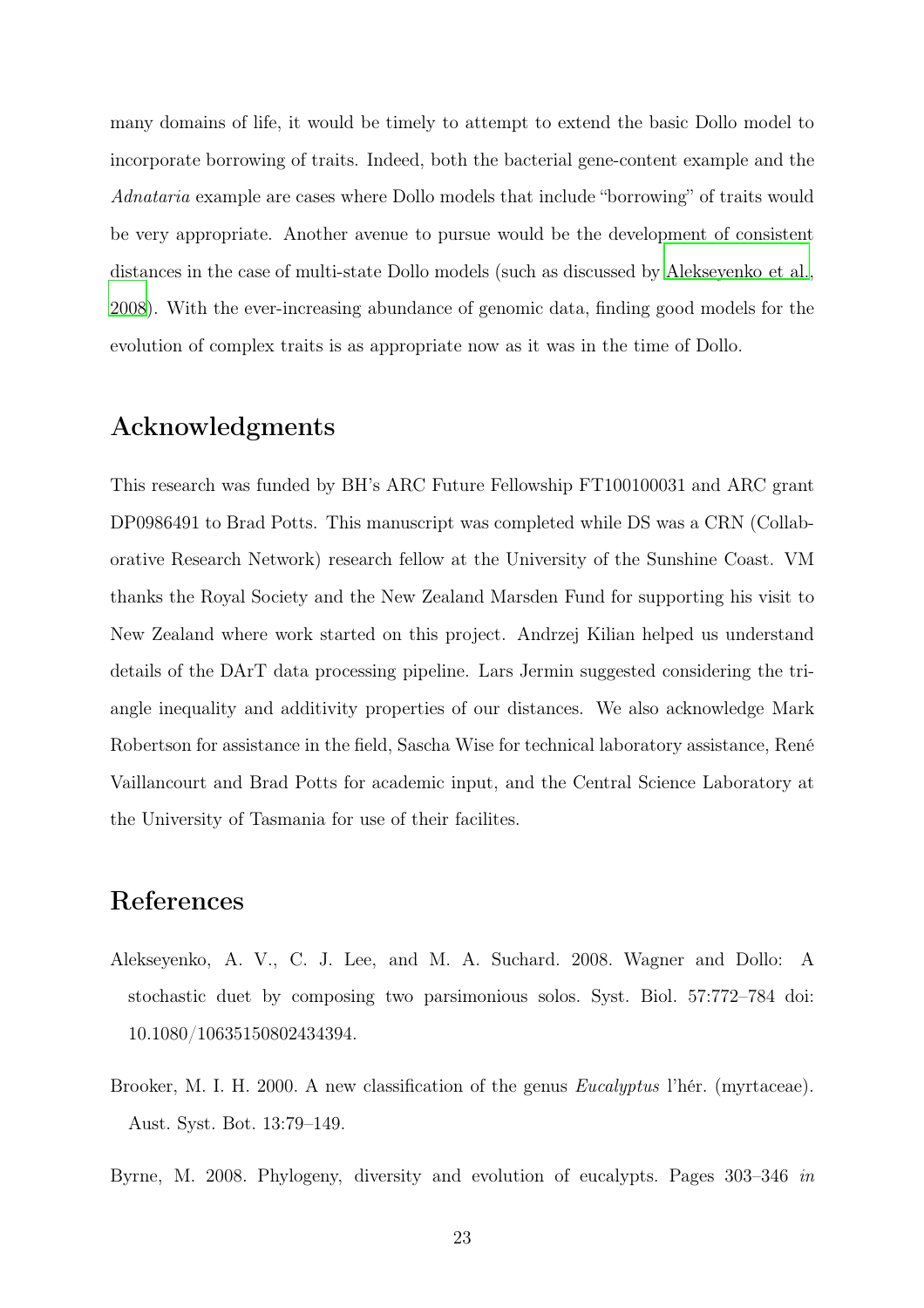Plant genome: biodiversity and evolution. Vol. 1, Part E, Phanerogams-Angiosperms (A. Sharma and A. Sharma, eds.).

- <span id="page-23-6"></span>Choi, S.-S., S.-H. Cha, and C. C. Tappert. 2010. A survey of binary similarity and distance measures. Journal on Systemics, Cybernetics and Informatics 8:43–48.
- <span id="page-23-5"></span>Cotton, A. M. J. A. and J. O. McInerney. 2008. The tree of genomes: An empirical comparison of genome-phylogeny reconstruction methods. BMC Evol. Biol. 8:312.
- <span id="page-23-1"></span>Dagan, T. and W. Martin. 2007. Ancestral genome sizes specify the minimum rate of lateral gene transfer during prokaryote evolution. Proc. Natl. Acad. Sci. USA 104:870– 875.
- <span id="page-23-7"></span>Desper, R. and O. Gascuel. 2002. Fast and accurate phylogeny reconstruction algorithms based on the minimum-evolution principle. J. Comput. Biol. 9:687–705.
- <span id="page-23-9"></span>Drinnan, A. N. and P. Y. Ladiges. 1991. Floral development and systematic position of *Eucalyptus curtisii*. Aust. Syst. Bot. 4:539–552.
- <span id="page-23-3"></span>Farris, J. 1977. Phylogenetic analysis under Dollo's law. Syst. Biol. 26:77–88.
- <span id="page-23-8"></span>Felsenstein, J. 2005. Phylip (phylogeny inference package) version 3.6. Distributed by the author department of Genome Sciences, University of Washington, Seattle.
- <span id="page-23-2"></span>Gould, S. J. 1970. Dollo on Dollo's law: Irreversibility and the status of evolutionary laws. J. Hist. Biol. 3:198–212.
- <span id="page-23-10"></span>Hamming, R. W. 1950. Error detecting and error correcting codes. Bell System Technical Journal 29:147–160.
- <span id="page-23-0"></span>Huson, D. H. and M. A. Steel. 2004. Phylogenetic trees based on gene content. Bioinformatics 20:2044–2049 doi:10.1093/bioinformatics/bth198.
- <span id="page-23-4"></span>Jaccoud, D., K. Peng, D. Feinstein, and A. Kilian. 2001. Diversity arrays: a solid state technology for sequence information independent genotyping. Nucleic Acids Res. 29:e25.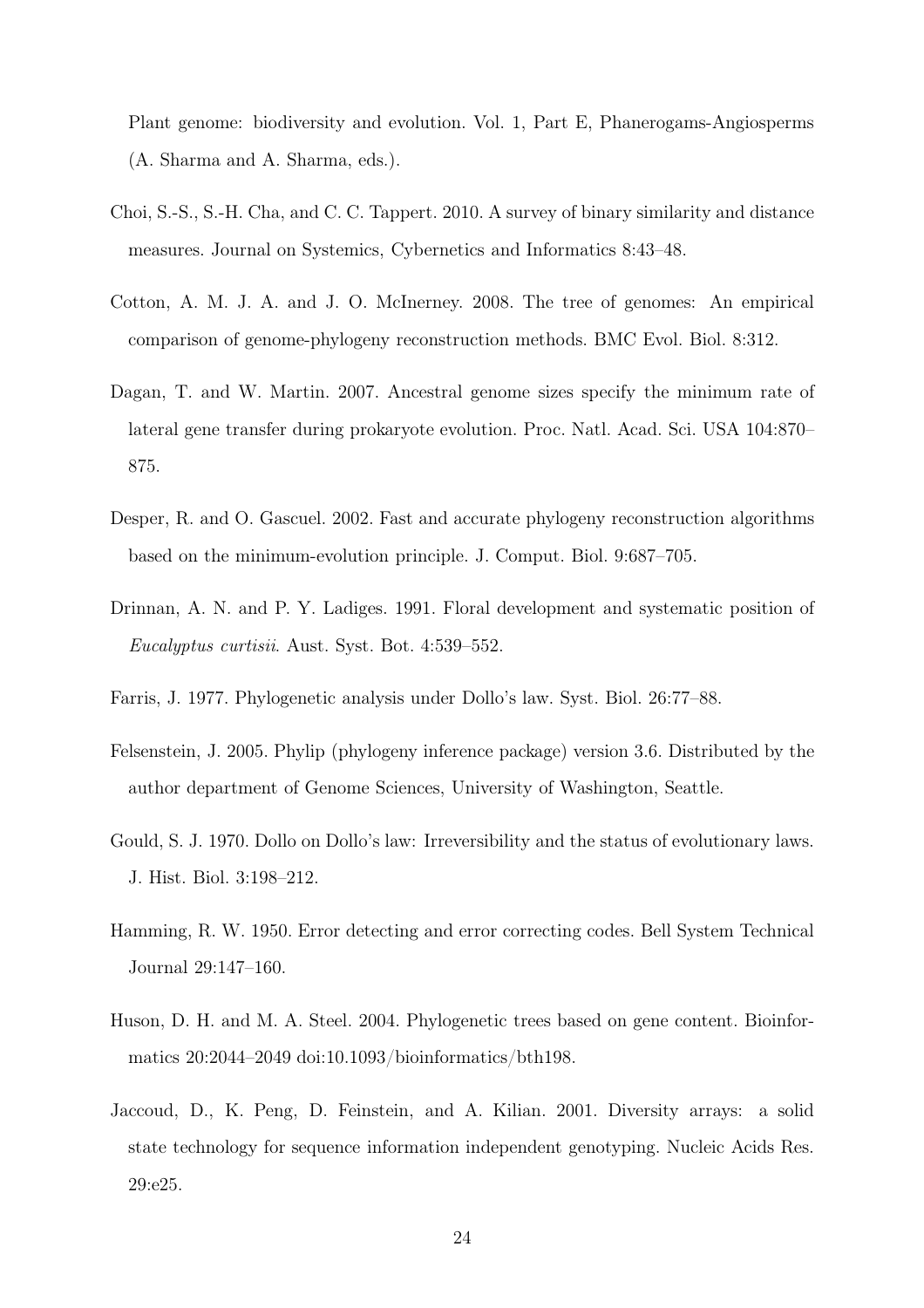- <span id="page-24-3"></span>James, K. E., H. Schneider, S. W. Ansell, M. Evers, L. Robba, G. Uszynski, N. Pederson, A. E. Newton, S. J. Russel, J. C. Vogel, and A. Kilian. 2008. Diversity arrays technology [DArT] for pan-genomic evolutionary studies of non-model organisms. PLoS One 3:e1682 doi:10.1371/journal.pone.0001682.
- <span id="page-24-5"></span>Jing, H.-C., C. Bayon, K. Kanyuka, S. Berry, P. Wenzl, E. Huttner, A. Kilian, and K. E. Hammond-Kosack. 2009. DArT markers: diversity analyses, genomes comparison, mapping and integration with SSR markers in *Triticum monococcum*. BMC Genomics Page 458 doi:10.1186/1471-2164-10-458.
- <span id="page-24-7"></span>Lake, J. A. 1994. Reconstructing evolutionary trees from DNA and protein sequences: Paralinear distances. Proc. Natl. Acad. Sci. USA 91:1455–1459.
- <span id="page-24-1"></span>Lake, J. A. and M. C. Rivera. 2004. Deriving the genomic tree of life in the presence of horizontal gene transver: Conditioned reconstruction. Mol. Biol. Evol. 21:681–690 doi:10.1093/molbev/msh061.
- <span id="page-24-8"></span>Letunic, I. and P. Bork. 2011. Interactive tree of life v2: online annotation and display of phylogenetic trees made easy. Nucleic Acids Res 39:W475–W478.
- <span id="page-24-9"></span>Lipkus, A. H. 1999. A proof of the triangle inequality for the tanimoto distance. J. Math. Chem. 26:263–265.
- <span id="page-24-6"></span>Lockhart, P. J., M. A. Steel, M. D. Hendy, and D. Penny. 1994. Recovering evolutionary trees under a more realistic model of sequence evolution. Mol. Biol. Evol. 11:605–612.
- <span id="page-24-4"></span>Mace, E. S., L. Xia, D. R. Jordan, K. Halloran, D. K. Parh, E. Huttner, P. Wenzl, and A. Kilian. 2008. DArT markers: diversity analyses and mapping in *Sorghum bicolor*. BMC Genomics 9:26 doi:10.1186/1471-2164-9-26.
- <span id="page-24-2"></span>Nei, M. and W.-H. Li. 1979. Mathematical model for studying genetic variation in terms of restriction endonucleases. Proc. Natl. Acad. Sci. USA 76:5269–5273.
- <span id="page-24-0"></span>Nicholls, G. and R. Gray. 2008. Dated ancestral trees from binary trait data and their application to the diversification of languages. J. R. Stat. Soc. B 70:545–566.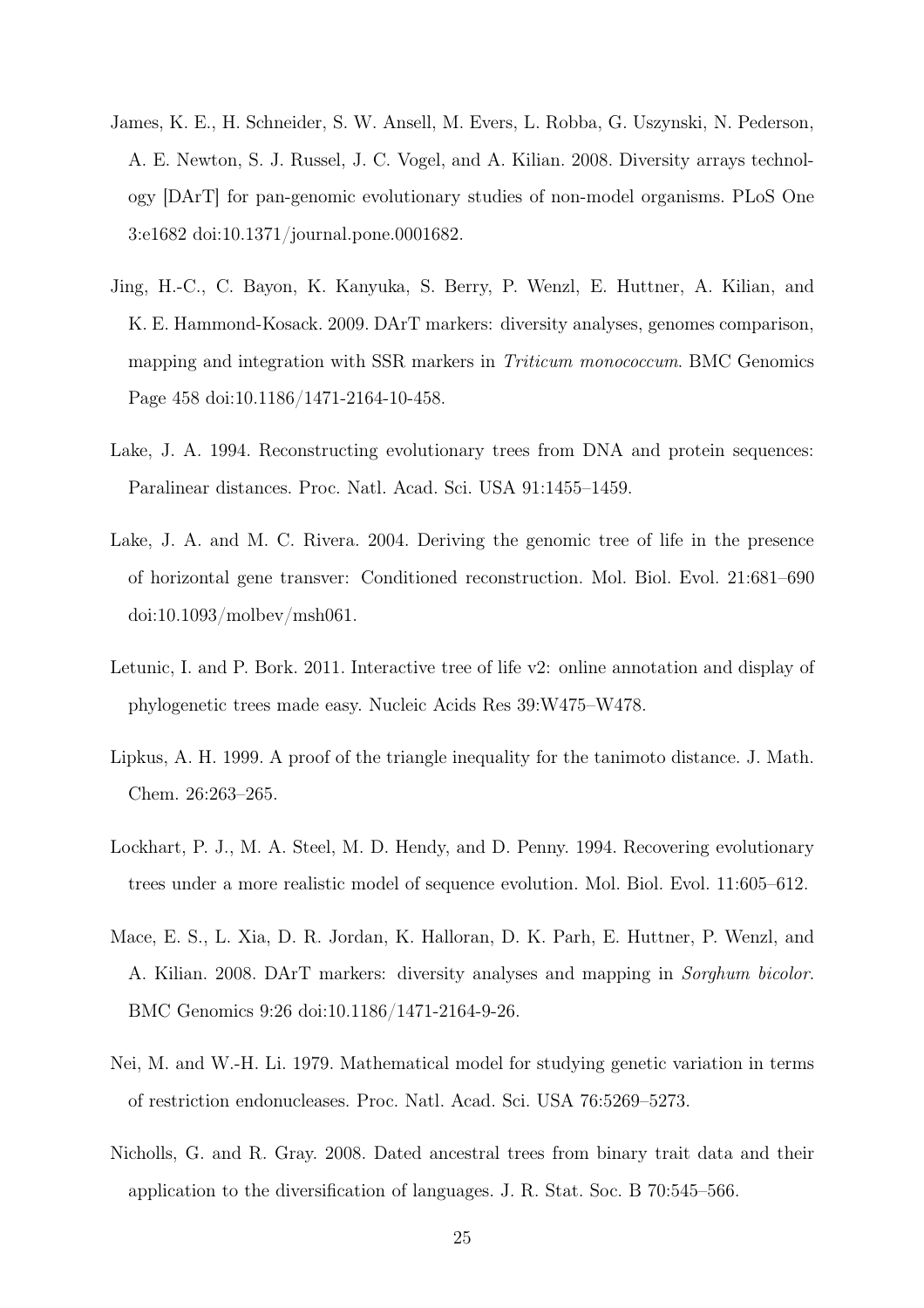- <span id="page-25-1"></span>Quesne, W. J. L. 1974. The uniquely evolved character concept and its cladistic application. Syst. Biol. 23:513–517.
- <span id="page-25-0"></span>Ryder, R. J. and G. K. Nicholls. 2011. Missing data in a stochastic Dollo model for binary trait data, and its application to the dating of Proto-Indo-European. J. R. Stat. Soc. C 60:71–92 doi:10.1111/j.1467-9876.2010.00743.x.
- <span id="page-25-5"></span>Sangaralingam, A., E. Susko, D. Bryant, and M. Spencer. 2010. On the artefactual parasitic eubacteria clan in conditioned logdet phylogenies: heterotachy and ortholog identification artefacts as explanations. BMC Evol. Biol. 10:343.
- <span id="page-25-6"></span>Sansaloni, C. P., C. D. Petroli, J. Carling, C. J. Hudson, D. A. Steane, A. A. Myburg, D. Grattapaglia, R. E. Vaillancourt, and A. Kilian. 2010. A high-density Diversity Arrays Technology (DArT) microarray for genome-wide genotyping in *Eucalyptus*. Plant Methods 6:16 http://www.plantmethods.com/content/6/1/16.
- <span id="page-25-4"></span>Spencer, M., D. Bryant, and E. Susko. 2007. Conditioned genome reconstruction: How to avoid choosing the conditioning genome. Syst. Biol. 56:25–43 doi:10.1080/10635150601156313.
- <span id="page-25-7"></span>Steane, D. A., D. Nicolle, G. E. McKinnon, R. E. Vaillancourt, and B. M. Potts. 2002. Higher-level relationships among the eucalypts are resolved by its-sequence data. Aust. Syst. Bot. 15:49–62.
- <span id="page-25-2"></span>Steane, D. A., D. Nicolle, C. P. Sansaloni, C. D. Petroli, J. Carling, A. Kilian, A. A. Myburg, D. Grattapaglia, and R. E. Vaillancourt. 2011. Population genetic analysis and phylogeny reconstruction in *Eucalyptus* (Myrtaceae) using high-throughput, genomewide genotyping. Mol. Phylogen. Evol. 59:206–224 doi:10.1016/j.ympev.2011.02.003.
- <span id="page-25-3"></span>Tatusov, R. L., N. D. Fedorova, J. D. Jackson, A. R. Jacobs, B. Kiryutin, E. V. Koonin, D. M. Krylov, R. Mazumder, S. L. Mekhedov, A. N. Nikolskaya, B. S. Rao, S. Smirnov, A. V. Sverdlov, S. Vasudevan, Y. I. Wolf, J. J. Yin, and D. A. Natale. 2003. The cog database: an updated version includes eukaryotes. BMC Bioinf. 4:41 http://www.biomedcentral.com/1471-2105/4/41.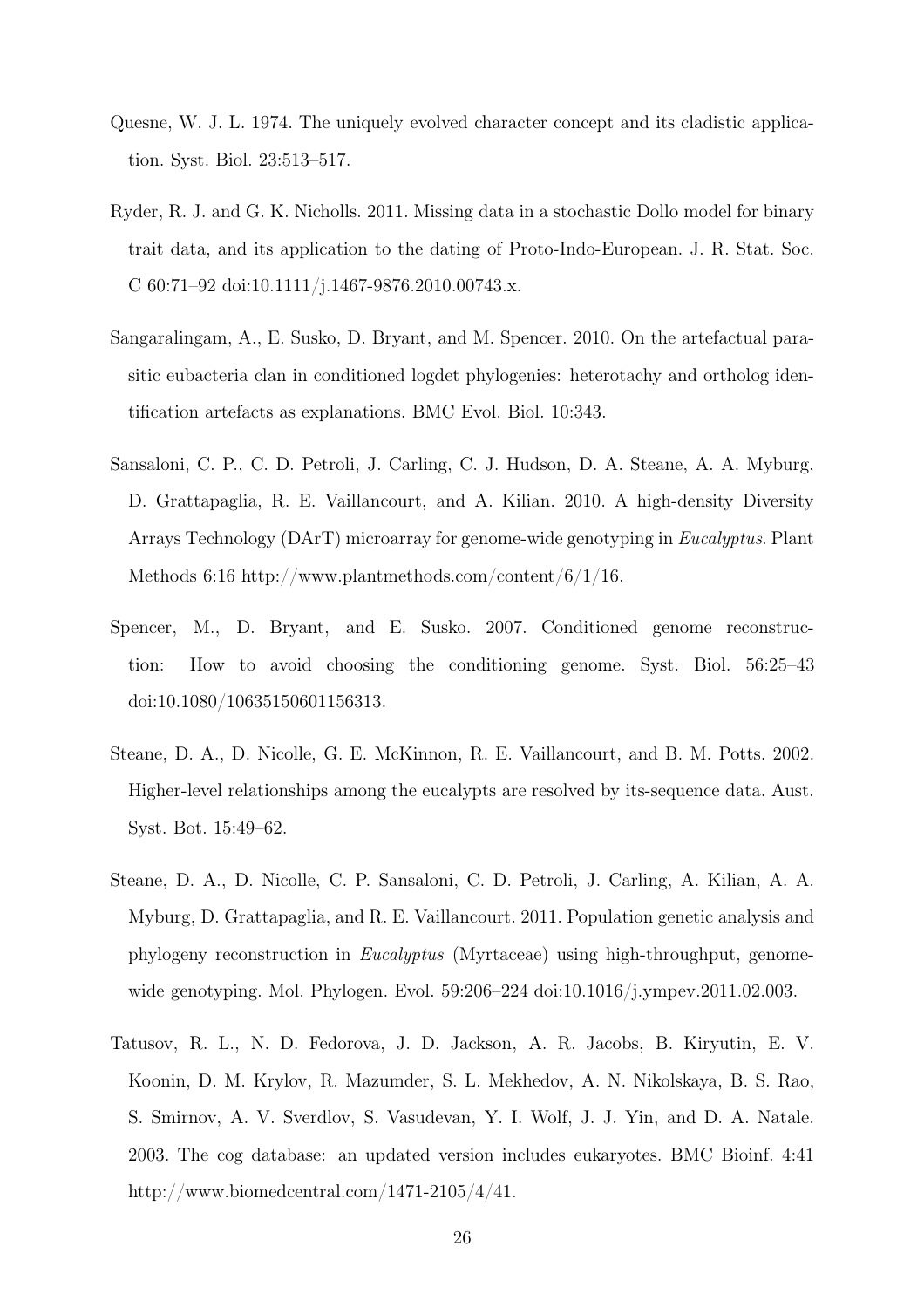- <span id="page-26-0"></span>Wenzl, P., J. Carling, D. Kudrna, D. Jaccoud, E. Huttner, A. Kleinhofs, and A. Kilian. 2004. Diversity arrays technology (DArT) for whole-genome profiling of barley. Proc. Natl. Acad. Sci. USA 101:9915–9920 doi:10.1073/pnas.0401076101.
- <span id="page-26-1"></span>Xia, L., K. Peng, S. Yang, P. Wenzl, M. C. de Vicente, M. Fregene, and A. Kilian. 2005. Dart for high-throughput genotyping of Cassava (*Manihot esculenta*) and its wild relatives. Theor. Appl. Genet. 110:1092–1098 doi:10.1007/s00122-005-1937-4.
- <span id="page-26-2"></span>Yang, S., W. Pang, G. Ash, J. Harper, J. Carling, P. Wenzl, E. Huttner, X. Zong, and A. Kilian. 2006. Low level of genetic diversity in cultivated pigeonpea compared to its wild relatives is revealed by diversity arrays technology. Theor. Appl. Genet. 113:585– 595 doi:10.1007/s00122-006-0317-z.
- <span id="page-26-3"></span>Yule, G. U. 1924. A mathematical theory of evolution, based on the conclusions of Dr. J. C. Willis, F.R.S. Philos. Trans. Roy. Soc. London Ser. B 213:21–87.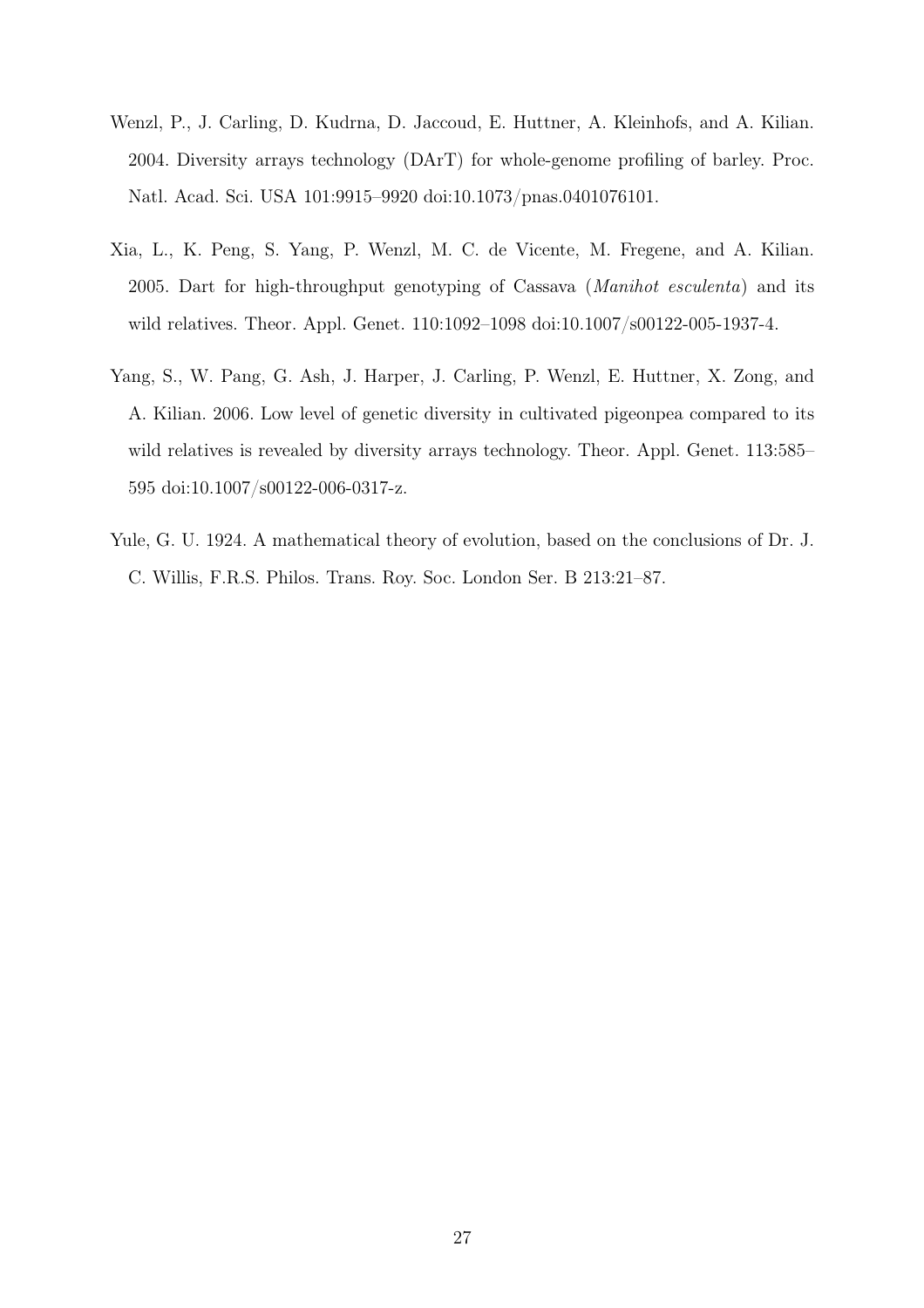### Tables

| Distance          | DICE | LogJaccard         | LogDICE                       | LogDet          | ADD                |
|-------------------|------|--------------------|-------------------------------|-----------------|--------------------|
|                   | A:10 | A:00111            | A:001                         | A:00101         | A:011              |
| Alignment:        | B:01 | B:11001            | <b>B:111</b>                  | B:00011         | B:101              |
|                   | C:11 | C:11111            | C:011                         | C:00001         | C:111              |
| d(A, B)           |      | $log(5)=1.61$      | $log(2)=0.69$                 | $log(6)=1.79$   | $log(4)=1.39$      |
| $d(A,C) + d(B,C)$ | 2/3  | $2 \log(5/3)=1.02$ | $log(1.5) + log(1.25) = 0.63$ | $log(8/3)=0.98$ | $2 \log(1.5)=0.81$ |

<span id="page-27-0"></span>Table 1: Counterexamples to the Triangle Inequality

| Distance                                                                                | Hamming          |         |          | Jaccard DICE LogJaccard | LogDICE | Nei-Li  | $LogDet$ ADD     |     |
|-----------------------------------------------------------------------------------------|------------------|---------|----------|-------------------------|---------|---------|------------------|-----|
| Triangle ineq.                                                                          | $\mathrm{Yes}^a$ | $Yes^b$ | $\rm No$ | No                      | No.     | Unknown | No               | No  |
| Additive                                                                                | $N_{\Omega}$     | Nο      | No.      | Unknown                 | Unknown | Unknown | $\mathrm{Yes}^c$ | Yes |
| $\overline{a}$ : Hamming 1950; $\overline{b}$ : Lipkus 1999; $\overline{c}$ : Lake 1994 |                  |         |          |                         |         |         |                  |     |

<span id="page-27-1"></span>Table 2: Summary of the mathematical properties of the distances tested in this paper.

| Method      | incl1      | excl1      | incl2       | excl2      | all         | p2inc       | p2exc      | $p_{all}$  |
|-------------|------------|------------|-------------|------------|-------------|-------------|------------|------------|
| LogDet      | n/a        | 0.0624(15) | 0.3472(227) | 0.1313(64) | 0.0824(273) | 0.2616(121) | 0.1242(42) | 0.0950(63) |
| Hamming     | 0.1204(51) | 0.1047(35) | 0.1008(59)  | 0.0857(37) | 0.0370(121) | 0.0966(36)  | 0.0931(28) | 0.0457(26) |
| Jaccard     | 0.0649(22) | 0.0699(19) | 0.0508(25)  | 0.0578(21) | 0.0665(220) | 0.0600(17)  | 0.0679(16) | 0.0512(30) |
| <b>DICE</b> | 0.0435(10) | 0.0464(7)  | 0.0246(7)   | 0.0288(5)  | 0.0381(125) | 0.0347(4)   | 0.0402(3)  | 0.0231(9)  |
| Nei-Li      | 0.0549(16) | 0.0541(11) | 0.0438(20)  | 0.0405(11) | 0.0011(2)   | 0.0398(7)   | 0.0446(6)  | 0.0168(4)  |
| LogDICE     | 0.0497(14) | 0.0495(9)  | 0.0363(15)  | 0.0337(8)  | 0.0006      | 0.0362(5)   | 0.0398(3)  | 0.0140(2)  |
| LogJaccard  | 0.0406(9)  | 0.0416(5)  | 0.0230(6)   | 0.0222(1)  | 0.0017(4)   | 0.0293(2)   | 0.0329(0)  | 0.0117     |
| ADD         | 0.0241     | 0.0308     | 0.0303(11)  | 0.0269(4)  | 0.0006      | 0.0273(1)   | 0.0326     | 0.0139(2)  |
| <b>PADD</b> | 0.0241     | 0.0308     | 0.0146      | 0.0206     | 0.0082(25)  | 0.0260      | 0.0354(1)  | 0.0341(17) |
| DolloP      | 0.0396     | 0.0363     | 0.0236      | 0.0228     | 0.0004      | 0.0245      | 0.0296     | 0.0074     |

<span id="page-27-2"></span>Table 3: The proportion of incorrect splits in minimum evolution trees derived from the various distances. Columns show the results for each of the various models of data censoring. Numbers in parentheses indicate how many standard deviations worse this result is than the best result for this model. Within each column, for the distancebased methods, the best (lowest) value is shown in bold, along with any which are not significantly worse than the best value. Distance-based results are colour coded, from green (best in column) to red (at least 20 standard deviations worse than the best.) Also included for comparison are the Dollo parsimony results. These data are derived from simulations using 15 taxa and a mean of 500 markers per taxon, with 5000 random trials.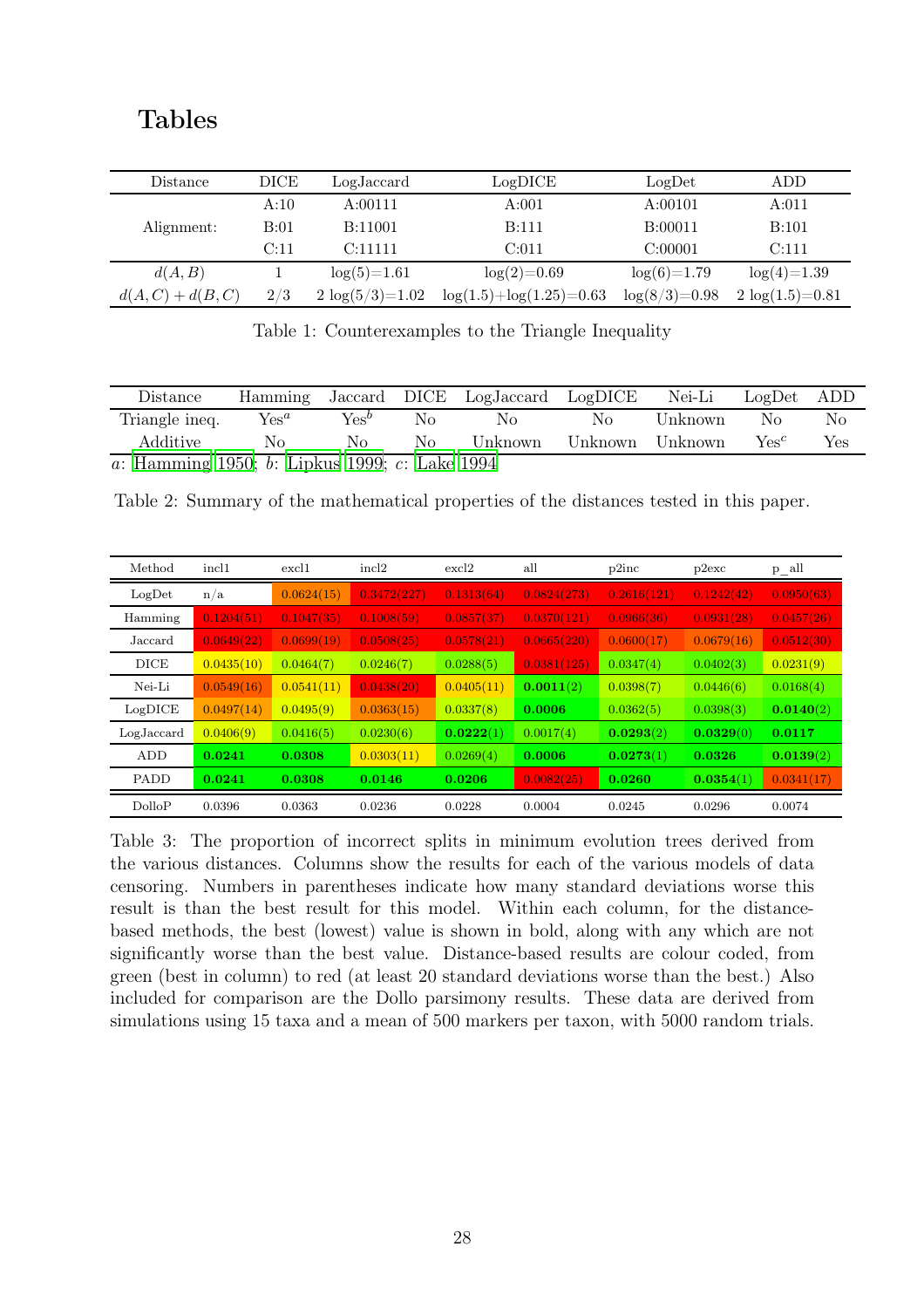| Method      | incl1     | excl1      | incl2       | excl2      | all        | p2inc      | p2exc      | $p_{all}$  |
|-------------|-----------|------------|-------------|------------|------------|------------|------------|------------|
| LogDet      | n/a       | 0.0677(19) | 0.2309(139) | 0.1663(88) | 0.0223(24) | 0.1769(80) | 0.1326(50) | 0.0811(31) |
| Hamming     | 0.0432(8) | 0.0401(6)  | 0.0355(12)  | 0.0327(8)  | 0.0044(1)  | 0.0365(6)  | 0.0385(4)  | 0.0253(1)  |
| Jaccard     | 0.0272    | 0.0287     | 0.0162      | 0.0189     | 0.0039     | 0.0248     | 0.0295     | 0.0235     |
| <b>DICE</b> | 0.0325(3) | 0.0336(2)  | 0.0209(3)   | 0.0240(3)  | 0.0042(0)  | 0.0285(2)  | 0.0337(2)  | 0.0259(1)  |
| Nei-Li      | 0.0408(7) | 0.0420(7)  | 0.0399(15)  | 0.0369(11) | 0.0069(4)  | 0.0365(6)  | 0.0408(5)  | 0.0314(4)  |
| LogDICE     | 0.0393(6) | 0.0407(6)  | 0.0364(13)  | 0.0347(9)  | 0.0062(3)  | 0.0353(6)  | 0.0395(5)  | 0.0308(4)  |
| LogJaccard  | 0.0340(3) | 0.0357(3)  | 0.0254(6)   | 0.0275(5)  | 0.0049(1)  | 0.0302(3)  | 0.0352(3)  | 0.0269(2)  |
| ADD         | 0.0336(3) | 0.0364(4)  | 0.0366(13)  | 0.0346(9)  | 0.0062(3)  | 0.0336(5)  | 0.0390(5)  | 0.0310(4)  |
| <b>PADD</b> | 0.0336(3) | 0.0364(4)  | 0.0237(5)   | 0.0284(6)  | 0.0108(9)  | 0.0238(4)  | 0.0396(5)  | 0.0364(7)  |
| DolloP      | 0.0411    | 0.0404     | 0.0288      | 0.0311     | 0.0061     | 0.0332     | 0.0374     | 0.0270     |

<span id="page-28-0"></span>Table 4: As table [3,](#page-27-2) but for Yule trees. Unexpectedly, the Jaccard distance performs very well in these simulations. Only LogDet performs poorly.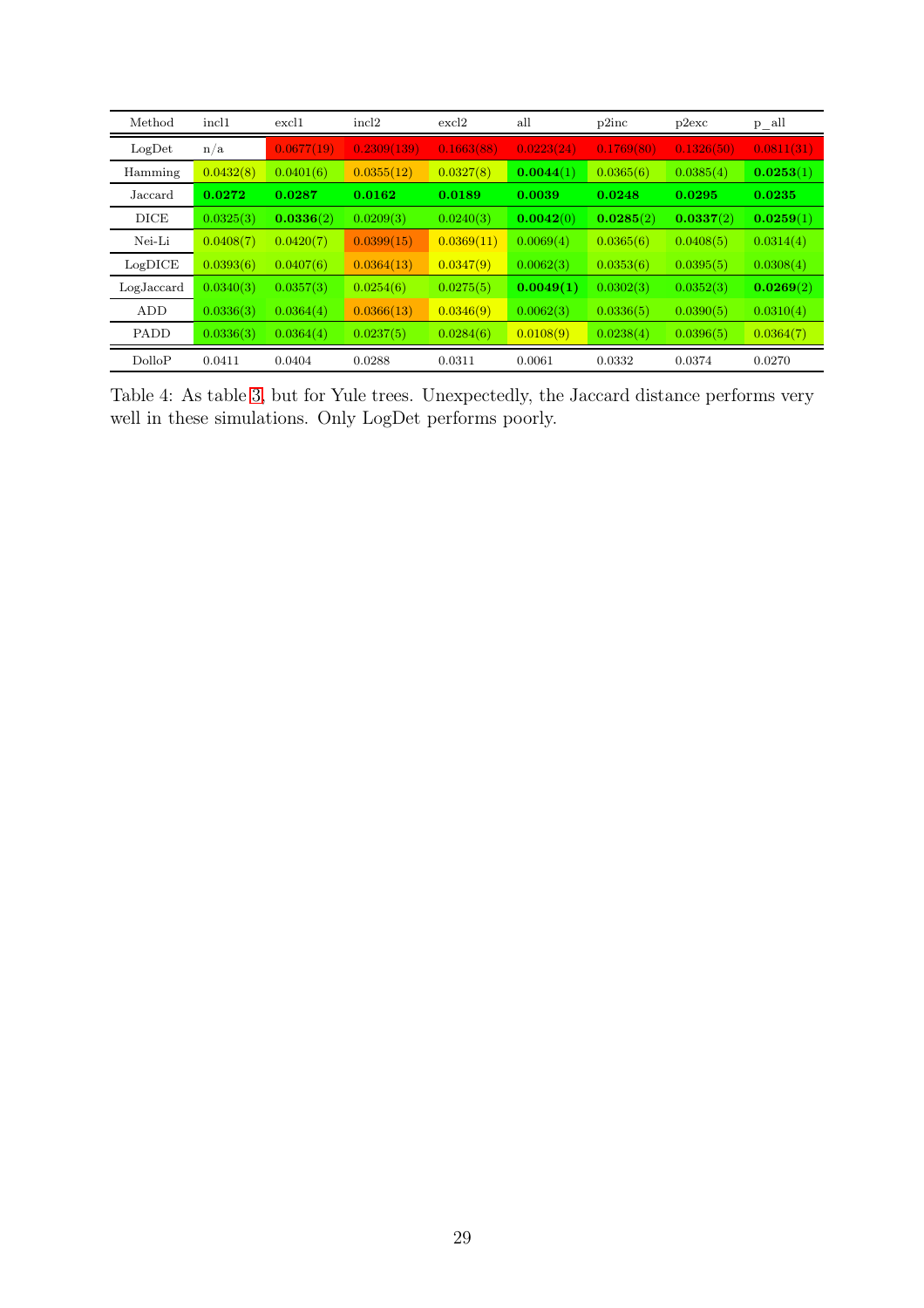# Figures



<span id="page-29-0"></span>Figure 1: Multiple reference taxa. The binary strings indicate the presence or absence of DArT markers. There is a 0.5 probability of marker loss along any edge. Only markers present at reference taxon R or S are shown on the diagram. Each character (the 1s and 0s for a given marker) occurs a number of times proportional to its probability.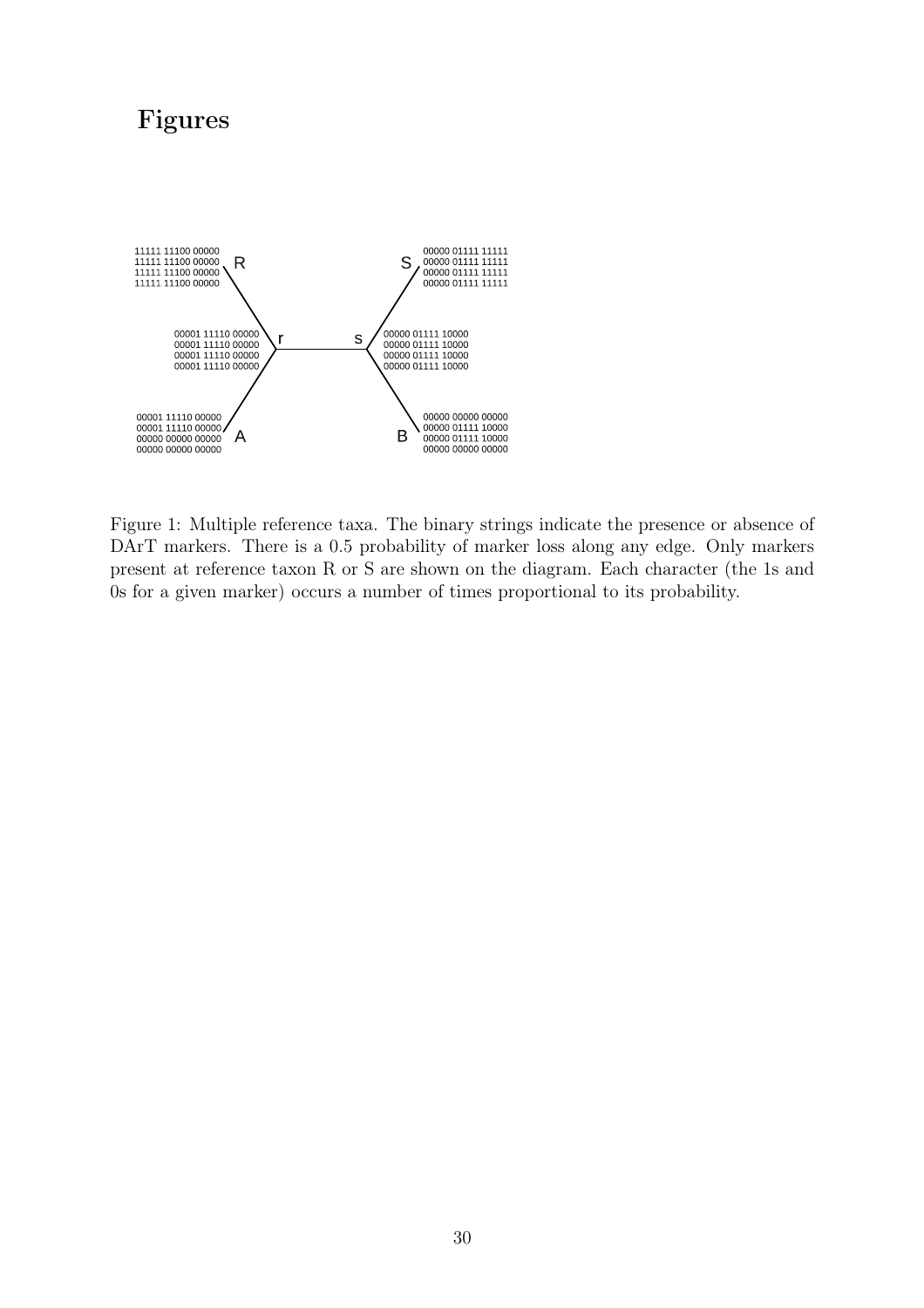

<span id="page-30-0"></span>Figure 2: Root mean square (RMS) error in branch length estimation plotted as a function of the number of characters for the various distance methods. If the method is biased, the RMS error cannot fall below the error caused by the bias, and the line is approximately horizontal (e.g. Hamming distance.) The grey " $1/\sqrt{sqrt(n)}$ " line illustrates the expected slope of an optimal method, with variance inversely proportional to sequence length.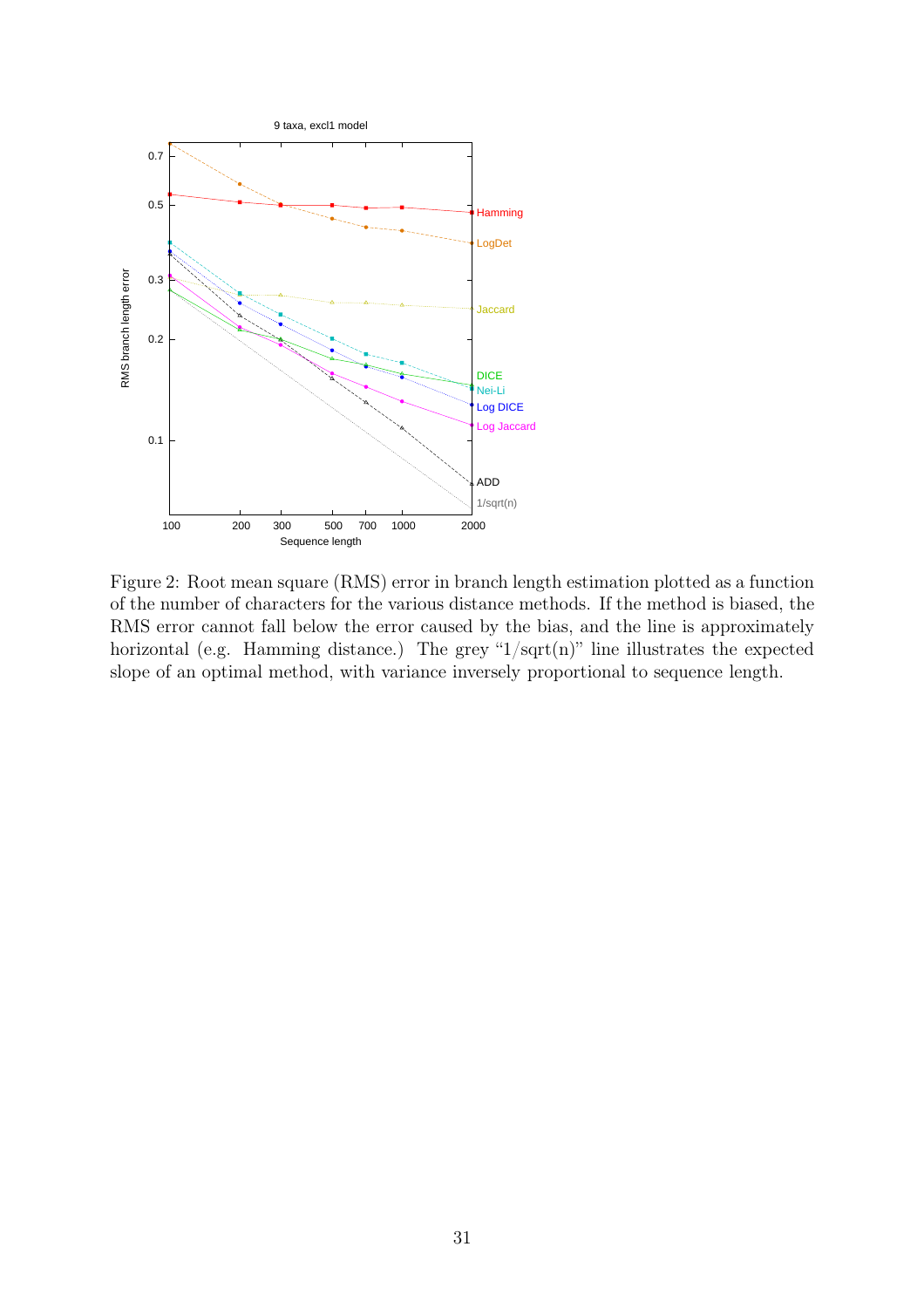

<span id="page-31-0"></span>Figure 3: The effect of tree shape (measured by the number of cherries in the unrooted true tree) on split error rate. In each panel, unbalanced trees are on the left, balanced trees on the right. (Points are for 3 to 7 cherries.) Downward sloping lines indicate a bias towards constructing balanced trees, and upward sloping lines a bias for unbalanced trees. The vertical axis is linear and originates at zero, but is of different scale in each panel.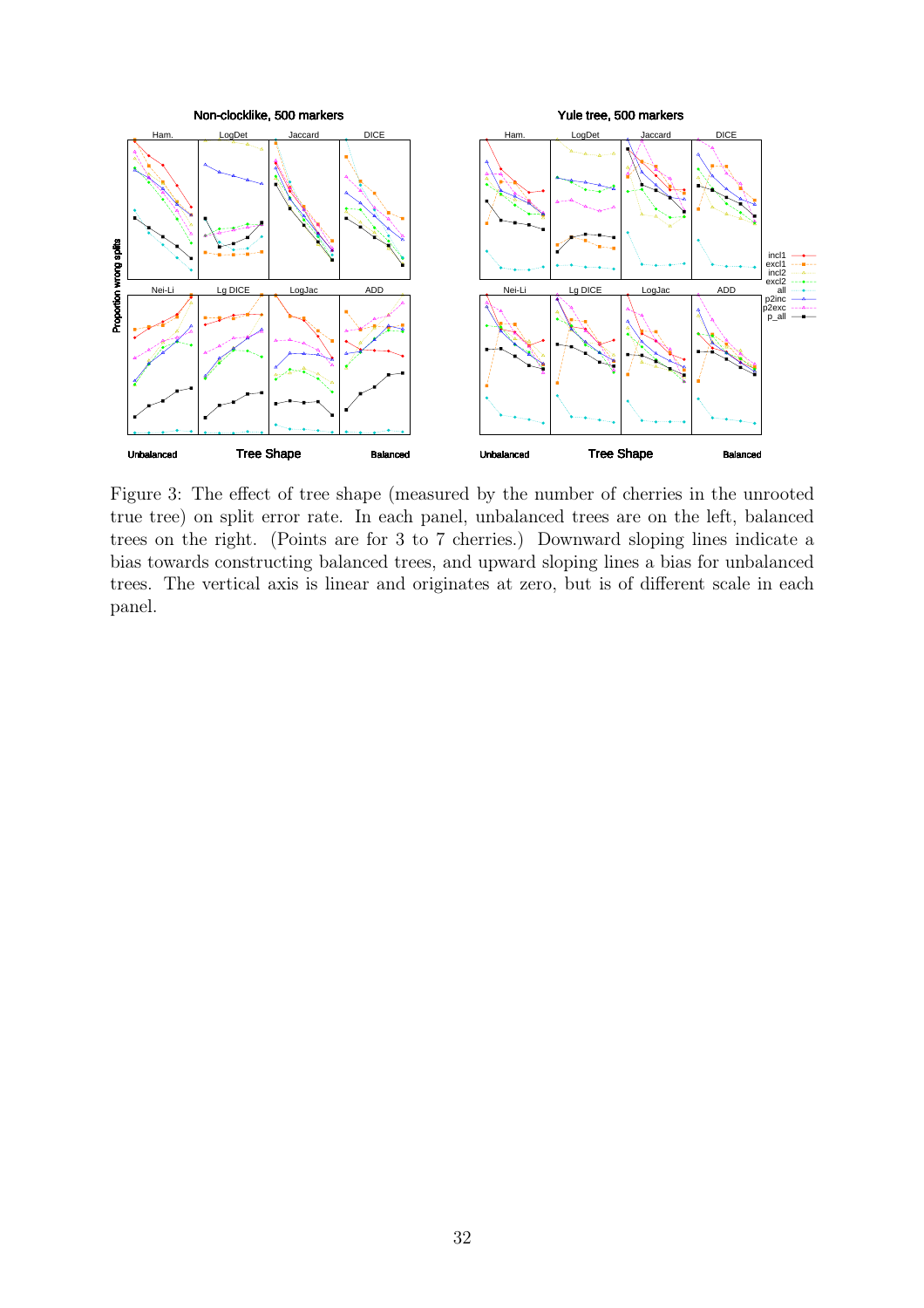

<span id="page-32-0"></span>Figure 4: *Eucalyptus* phylogeny derived from DArT data analyzed with PADD distance and minimum evolution tree building.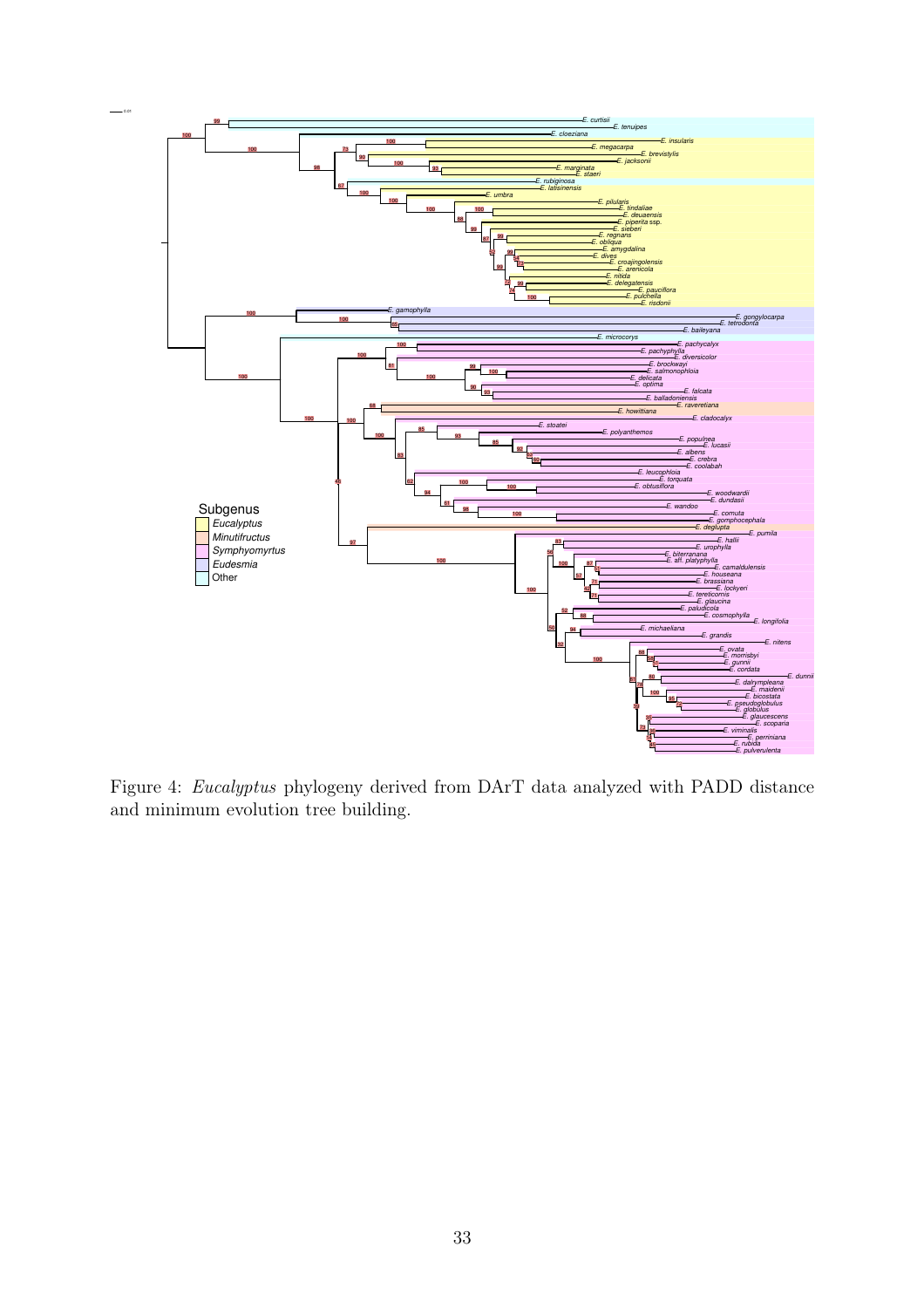

<span id="page-33-0"></span>Figure 5: Phylogeny for *Eucalyptus* section *Adnataria*, derived from DArT data using PADD distance and minimum evolution tree building. (Species names anonymized for arXiv submission only.)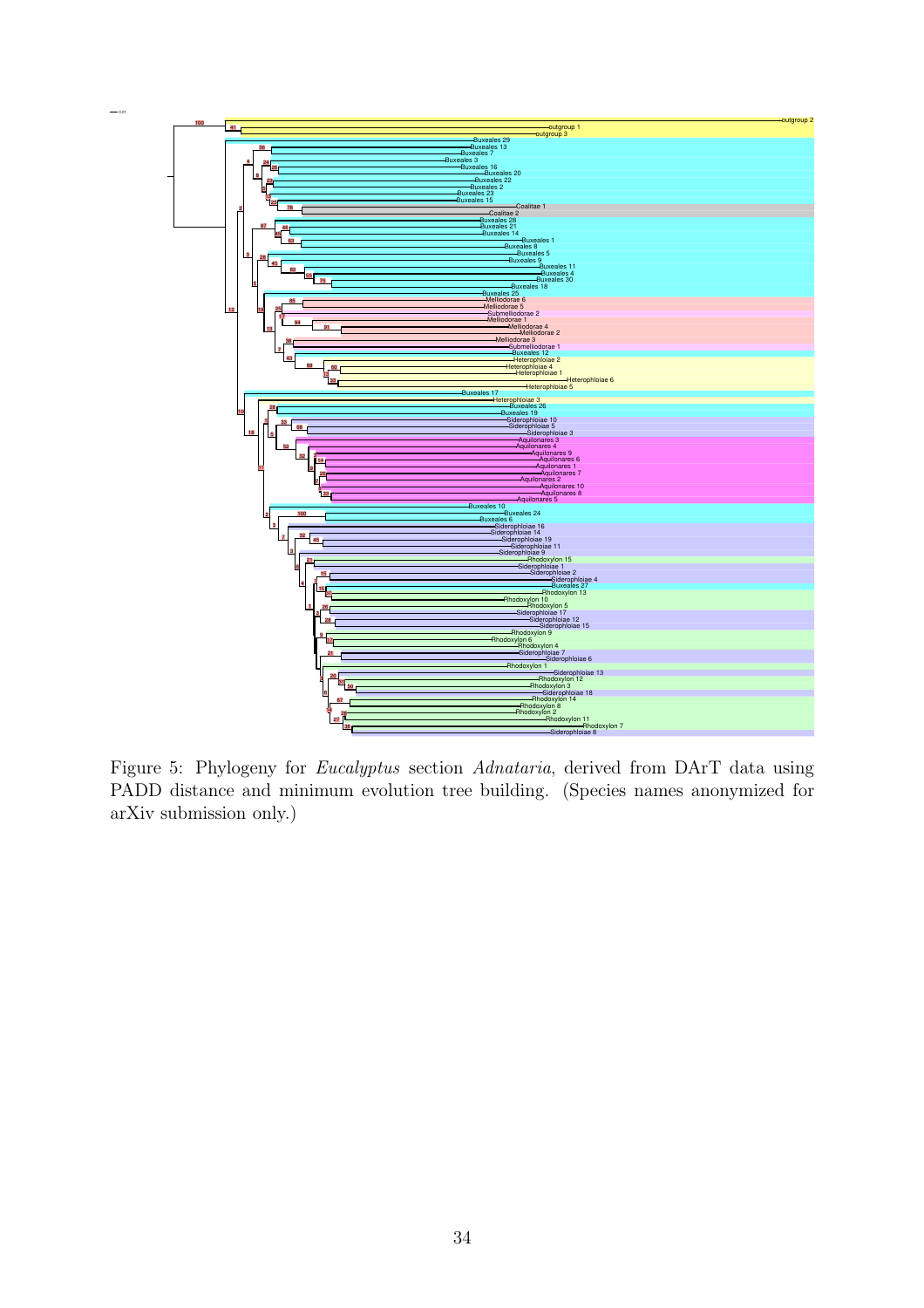Alpha proteo.



<span id="page-34-0"></span>Figure 6: Gene family presence/absence phylogeny with bootstrap support from [Spencer et al. \(2007,](#page-25-4) figure 9). (Edges are not drawn to scale.)